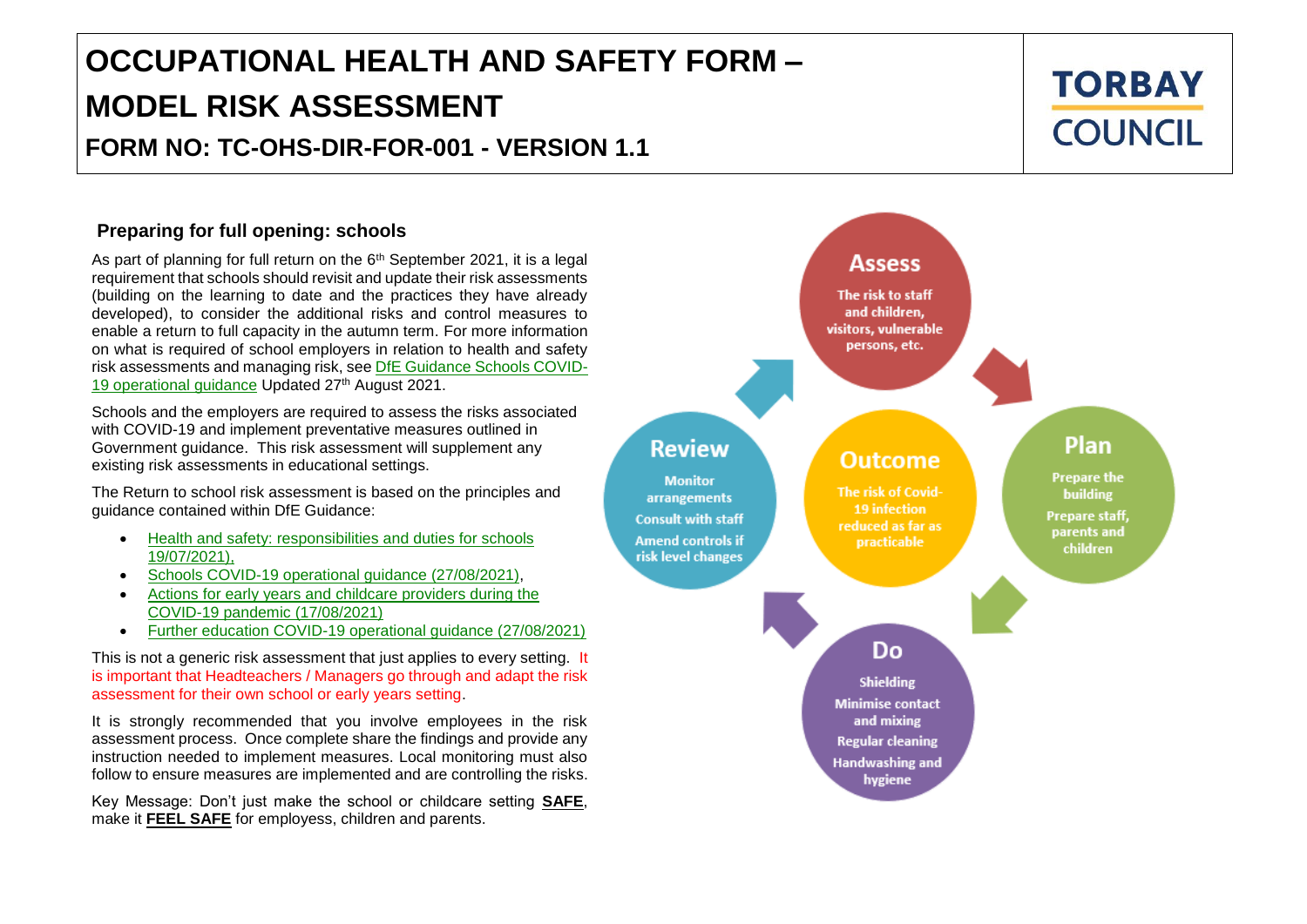| <b>Assessment Reference No.</b>  | Brixham C of E Primary School                                                        | <b>Education</b>     | Higher Ranscombe Rd, Brixham TQ5 9HF                                                                                         |
|----------------------------------|--------------------------------------------------------------------------------------|----------------------|------------------------------------------------------------------------------------------------------------------------------|
| <b>Assessment date</b>           | 01/09/2021                                                                           | <b>Establishment</b> |                                                                                                                              |
| <b>Risk Assessor</b>             | <b>Cristy Nelson</b>                                                                 |                      |                                                                                                                              |
| <b>Task/Activity Description</b> | closure and the Government COVID-19, step 4, moving away from stringent restrictions |                      | The return of children to schools, nursery and childcare settings from the $6th$ September 2021 following the summer holiday |

#### **Step One - Identify Hazards or Activity**

*The hazards listed below are have been deemed significant pending installation configuration and system testing all the boxes that apply.*

| COVID-19<br>virus        | $\overline{}$ | ⌒ | Mental health<br>& wellbeing | ⋤ | ົ<br>u | Fire         | ⊽ | 4  | Legionella | ⊽ | Lifting<br>equipment | $-$<br>⊛ | ⌒ | <b>First Aid</b> | $-$<br>ତ |
|--------------------------|---------------|---|------------------------------|---|--------|--------------|---|----|------------|---|----------------------|----------|---|------------------|----------|
| Statutory<br>inspections | $-$           | 8 | Waste<br>materials           | ☞ |        | <b>COSHH</b> | ⊽ | 10 | <b>PPE</b> | ⊽ |                      |          |   |                  |          |

#### **Step Two – Decide who may be harmed**

| Person/s who may be harmed or affected by the activity: | Pupils attending school, school teaching and non-teaching staff, parents and guardians,<br>kitchen staff, cleaning, and caretaking staff.                                                                                |
|---------------------------------------------------------|--------------------------------------------------------------------------------------------------------------------------------------------------------------------------------------------------------------------------|
| List any vulnerable groups, persons, or staff           | <b>Vulnerable groups</b> – this risk assessment considers vulnerable groups which the NHS<br>lists as 'people at high risk (clinically extremely vulnerable)'; and 'people at moderate risk<br>(clinically vulnerable)'. |
|                                                         | An individual risk assessment may be appropriate for vulnerable employees plus BAME<br>and those who are very anxious about returning to their workplace.                                                                |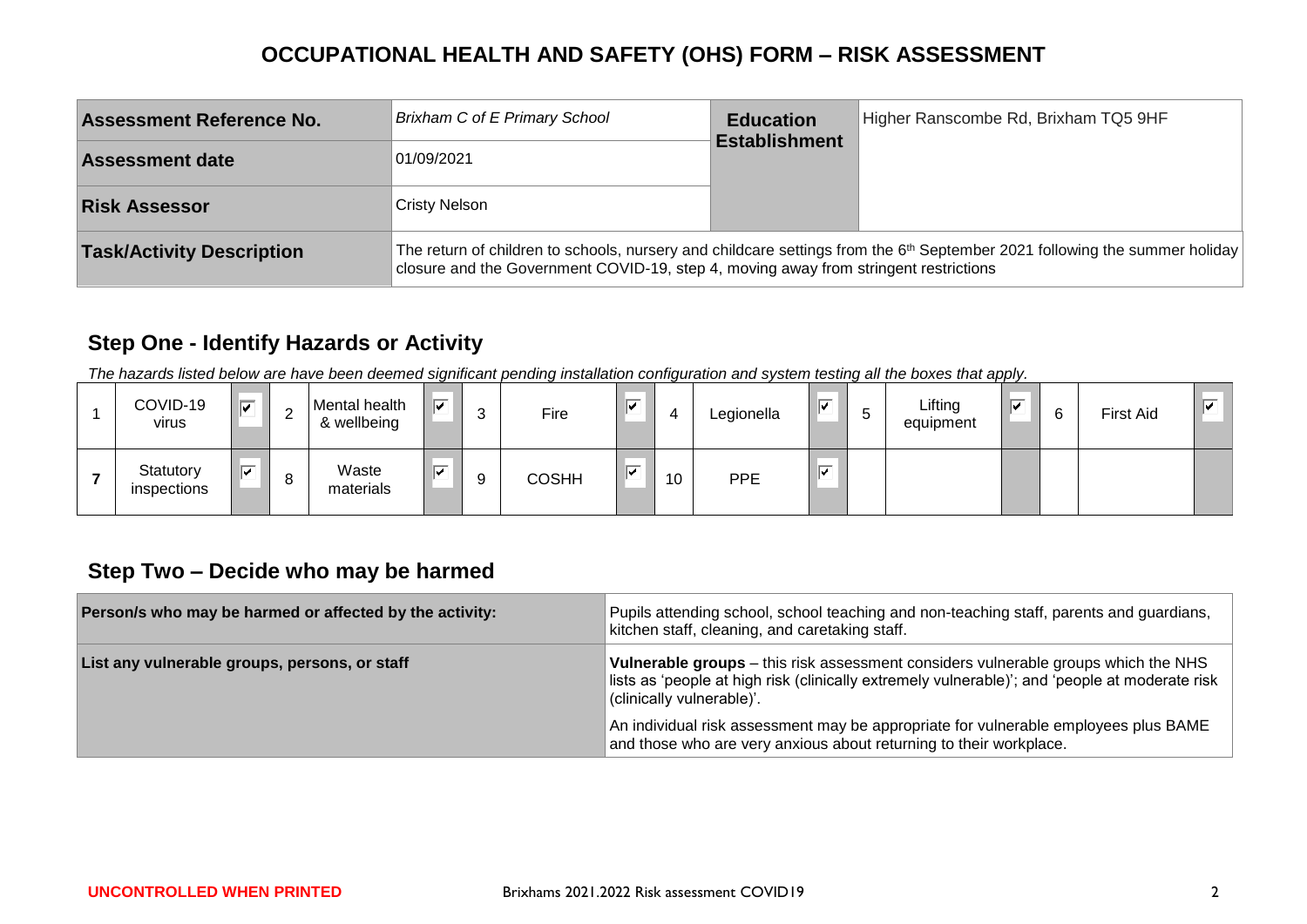#### **Step Three & Four – Evaluate the risks, decide on precautions & record your findings**

*For each hazard identified in Step one, complete Step three and four.*

| <b>Hazard</b><br>number | <b>Describe the</b><br><b>Hazard &amp; Potential</b>                                                         | What are you already doing to control the risk                                                                                                                                                                                                                                                                                                                                                                                                                                                    |    | <b>Residual</b><br>risk |              | What else (if anything) do you need to do<br>to control the risk                                                                                                                                                                                                                                                                                                                                                                                                                                                                                                                                     |   | <b>Reduced</b><br>risk |            |
|-------------------------|--------------------------------------------------------------------------------------------------------------|---------------------------------------------------------------------------------------------------------------------------------------------------------------------------------------------------------------------------------------------------------------------------------------------------------------------------------------------------------------------------------------------------------------------------------------------------------------------------------------------------|----|-------------------------|--------------|------------------------------------------------------------------------------------------------------------------------------------------------------------------------------------------------------------------------------------------------------------------------------------------------------------------------------------------------------------------------------------------------------------------------------------------------------------------------------------------------------------------------------------------------------------------------------------------------------|---|------------------------|------------|
|                         | <b>Consequences</b>                                                                                          |                                                                                                                                                                                                                                                                                                                                                                                                                                                                                                   | S. | L.                      | $\mathsf{R}$ |                                                                                                                                                                                                                                                                                                                                                                                                                                                                                                                                                                                                      | S |                        | $L \mid R$ |
|                         |                                                                                                              | <b>Plan</b> – Prepare the Building(s)                                                                                                                                                                                                                                                                                                                                                                                                                                                             |    |                         |              |                                                                                                                                                                                                                                                                                                                                                                                                                                                                                                                                                                                                      |   |                        |            |
| 1,3                     | Changes to building<br>use being safe for<br>pupils & staff-e.g.,<br>storage, one-way<br>systems, floor tape | General risk assessment(s) reviewed, to ensure control<br>measures remain suitable and in place. Update risk<br>assessments to include any changes that have been<br>necessary or are now not necessary (e.g., use of face<br>coverings / social distancing).<br>Consider how the layout will enable access to outdoor space<br>and the equipment necessary for teaching the year groups.<br>Consider how changes will impact on arrangements such as<br>safe fire evacuation routes (see below). | 3  | $\overline{4}$          | 12           | One way systems to be put in place for<br>parents at drop off and collection times<br>All parents following one way. Reminders<br>to keep the front gate closed. Parents to<br>push tightly shut<br>Staggered Drop off times in the morning<br>allowing parents to drop off to<br>classrooms without going or waiting on<br>the playground<br>Posters encouraging good hygiene<br>habits to be put around school<br>Space planned for classes to allow adults<br>to be 2m away from the children where<br>possible.<br>Pre-school, YR to access areas outside<br>classroom for break and lunch times | 3 | 3                      | 9          |
| 6                       | First Aid procedures -<br>Reduced numbers of<br>first aiders and<br>Paediatric first aider<br>(PFA)          | First Aid risk assessment reviewed. Rota systems in place<br>to ensure adequate numbers of trained first aiders and PFA<br>trained staff. Communication to relevant staff members<br>regarding first aid arrangements are conducted during daily<br>staff briefings.                                                                                                                                                                                                                              | 3  | 3                       | 9            | - All trained first aiders are in school on a full<br>time bases<br>- Paediatric first aider on site at all times. If<br>they are needed for a class different to<br>their own, they are to wear full PPE                                                                                                                                                                                                                                                                                                                                                                                            | 3 | $\overline{2}$         | 6          |
| 3                       | <b>Fire Procedures</b>                                                                                       | Review the fire risk assessment taking into consideration<br>any changes made to the layout, and the impact this may<br>have on fire evacuation and escape routes.                                                                                                                                                                                                                                                                                                                                | 4  | 3                       | 12           | Covid Fire evacuation route in place<br>with socai distancing on the<br>playground.                                                                                                                                                                                                                                                                                                                                                                                                                                                                                                                  | 4 | $\overline{2}$         | 6          |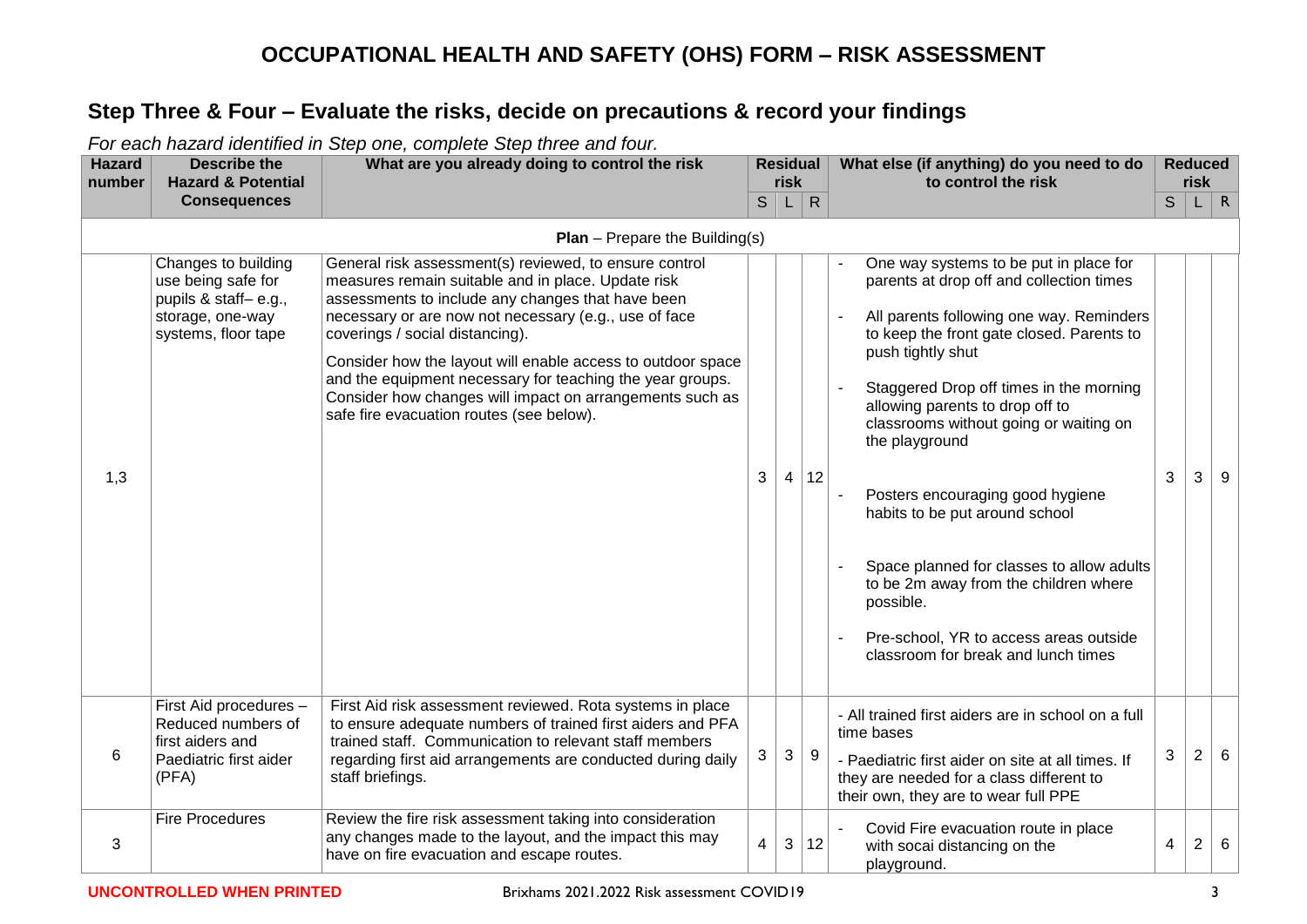| <b>Hazard</b><br>number | <b>Describe the</b><br><b>Hazard &amp; Potential</b>                                                              | What are you already doing to control the risk                                                                                                                                                                                                                                                                                                                                                                                                                                                                           |   | <b>Residual</b><br>risk |              | What else (if anything) do you need to do<br>to control the risk                                                                                                                                                            | <b>Reduced</b><br>risk |                |          |
|-------------------------|-------------------------------------------------------------------------------------------------------------------|--------------------------------------------------------------------------------------------------------------------------------------------------------------------------------------------------------------------------------------------------------------------------------------------------------------------------------------------------------------------------------------------------------------------------------------------------------------------------------------------------------------------------|---|-------------------------|--------------|-----------------------------------------------------------------------------------------------------------------------------------------------------------------------------------------------------------------------------|------------------------|----------------|----------|
|                         | <b>Consequences</b>                                                                                               |                                                                                                                                                                                                                                                                                                                                                                                                                                                                                                                          | S | L                       | $\mathsf{R}$ |                                                                                                                                                                                                                             | S                      |                | $\mid R$ |
|                         |                                                                                                                   | Testing and monitoring regimes are in place for fire detection<br>and alarm systems, fire extinguishers and that any interim<br>arrangements (such as doors propped, if safe to do so, open<br>where necessary to increase natural ventilation and reduce<br>hand contact), are managed so that they do not compromise<br>fire protection (and security) measures.                                                                                                                                                       |   |                         |              | Full site evacuation routes also in<br>place.<br>Both practiced during Summer term<br>2021<br>Routes shared with all staff                                                                                                  |                        |                |          |
| 4                       | Water hygiene -<br>management of<br>legionella                                                                    | Review the water hygiene management plan. Ensure that<br>agreed regimes for flushing and monitoring of temperatures<br>have been maintained throughout any period of closure /<br>partial opening. Where regimes have not been maintained<br>ensure that cleaning and disinfection has taken place prior<br>to reoccupation as per relevant guidance:<br>https://www.cieh.org/media/4208/legionella-guidance-covid-<br>19.pdf<br>https://www.hse.gov.uk/coronavirus/legionella-risks-during-<br>coronavirus-outbreak.htm | 3 | 2 <sup>1</sup>          | 12           | - All taps and outlets to have water run<br>through before children return to school<br>- Water fountains purged August 2021<br>- Legionella tests completed August 2021                                                    | 3                      | $\overline{2}$ | 6        |
| All                     | Using and monitoring<br>new practices to<br>ensure compliance<br>with relevant / current<br>Government guidance   | Training of all staff via briefing prior to start - to include<br>contents of this risk assessment, alternative layouts, and<br>any changes to fire evacuation routes, use of PPE, location<br>of designated room for suspected cases.<br>Daily morning and end of the day briefings. Headteachers<br>and school leaders must monitor arrangements throughout<br>the day and make remedial actions where needed. Ensure<br>there are opportunities for all employees to raise concerns /<br>make suggestions.            | 3 | 5                       | 15           | Management to inform staff members<br>that robust contingency plans are in<br>place, if required.<br>Staff members to raise any concerns<br>with their line manager.<br>Staff training / covid update 6th<br>September 2021 | 3                      |                | 4 12     |
| 5,7                     | Management of<br>premises related risks<br>e.g., asbestos, delayed<br>statutory testing of<br>passenger lifts and | Communication arrangements to ensure that requirements<br>and controls are understood by responsible persons (e.g.,<br>signing in processes for contractors). If equipment is not<br>within statutory test periods (e.g., lifts and hoists) then it                                                                                                                                                                                                                                                                      | 3 | 3                       | 9            | Staff members to raise any concerns with<br>their line manager.<br>Assessments to be completed by sire<br>manager                                                                                                           | $\mathbf{3}$           | $\overline{2}$ | 6        |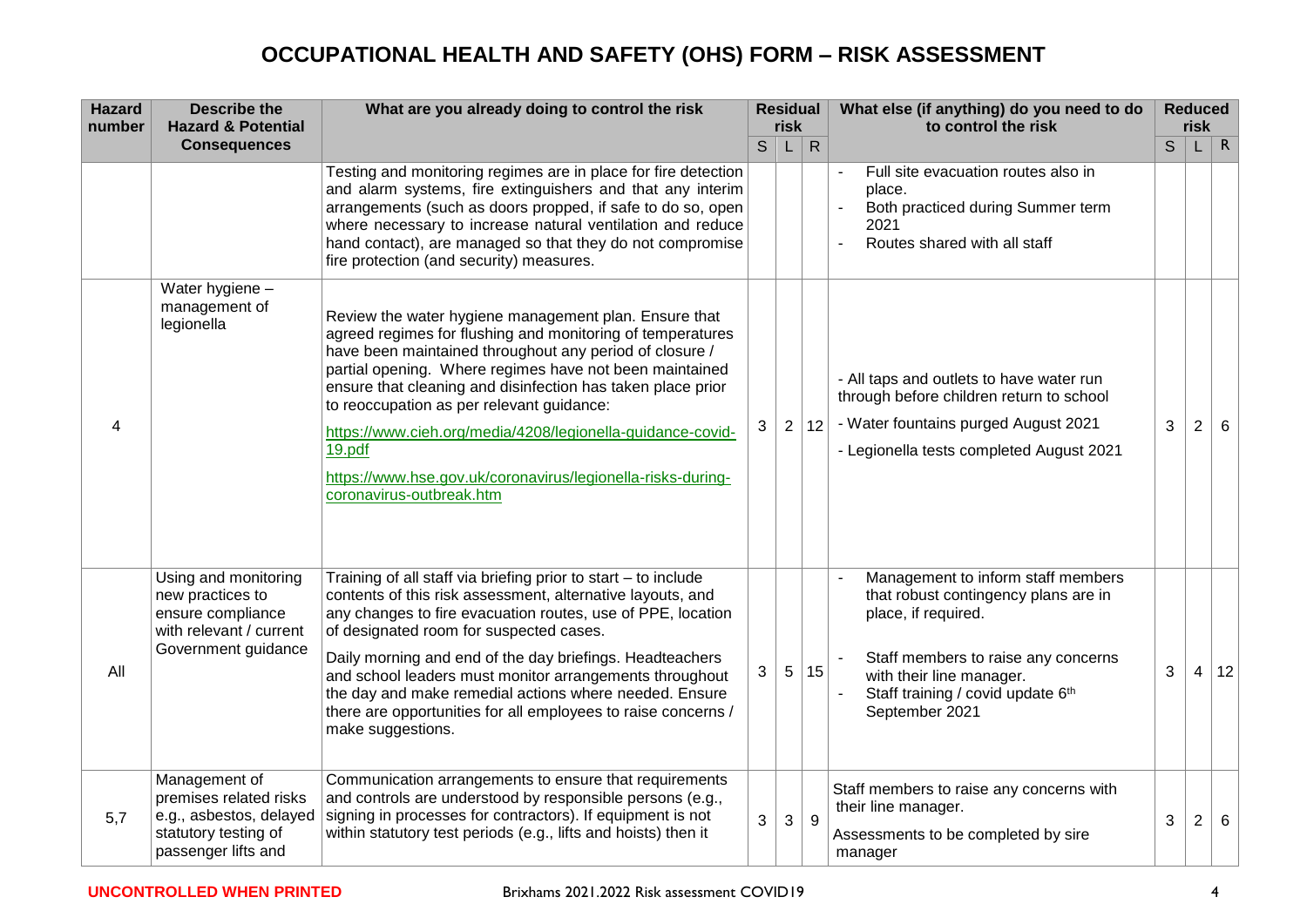| <b>Hazard</b><br>number | <b>Describe the</b><br><b>Hazard &amp; Potential</b>          | What are you already doing to control the risk                                                                                                                                                                                                                                                                                                                                                                                                                                                                                                                                                                                                                                                                                       | <b>Residual</b><br>risk |   |                  | What else (if anything) do you need to do<br>to control the risk                                                                                                                                                                                                                                                                                                                                                                                                                                                                                                                                                                                                                                                                                                                                                                  |              | <b>Reduced</b><br>risk |                 |
|-------------------------|---------------------------------------------------------------|--------------------------------------------------------------------------------------------------------------------------------------------------------------------------------------------------------------------------------------------------------------------------------------------------------------------------------------------------------------------------------------------------------------------------------------------------------------------------------------------------------------------------------------------------------------------------------------------------------------------------------------------------------------------------------------------------------------------------------------|-------------------------|---|------------------|-----------------------------------------------------------------------------------------------------------------------------------------------------------------------------------------------------------------------------------------------------------------------------------------------------------------------------------------------------------------------------------------------------------------------------------------------------------------------------------------------------------------------------------------------------------------------------------------------------------------------------------------------------------------------------------------------------------------------------------------------------------------------------------------------------------------------------------|--------------|------------------------|-----------------|
|                         | <b>Consequences</b>                                           |                                                                                                                                                                                                                                                                                                                                                                                                                                                                                                                                                                                                                                                                                                                                      | $\mathsf S$             | L | ${\sf R}$        |                                                                                                                                                                                                                                                                                                                                                                                                                                                                                                                                                                                                                                                                                                                                                                                                                                   | $\mathsf{S}$ |                        | $\mathsf{R}$    |
|                         | lifting equipment<br>(LOLER)                                  | should be taken out of use until the inspection and test is<br>completed and in date.                                                                                                                                                                                                                                                                                                                                                                                                                                                                                                                                                                                                                                                |                         |   |                  | - Admin staff to have a clear understanding<br>of protocols and procedures                                                                                                                                                                                                                                                                                                                                                                                                                                                                                                                                                                                                                                                                                                                                                        |              |                        |                 |
| 1                       | Staff rooms and offices<br>to comply with working<br>practice | Frequent and thorough hand washing is conducted.<br>Suitable hand washing facilities are provided. Hand<br>sanitiser provided throughout.<br>Catch it, bin it, kill it approach is conducted.<br>Regular cleaning of areas and equipment (for example,<br>twice per day) is maintained, with a particular focus on<br>frequently touched surfaces.<br>Keep occupied spaces well ventilated by natural and<br>mechanical ventilation.<br>Follow public health advice on testing, self-isolation and<br>managing confirmed cases of COVID-19.<br>Employees should wear face coverings, unless exempt<br>from doing so, in enclosed and crowded spaces where<br>they may come into contact with people who they don't<br>normally meet. | 3                       | 3 | $\boldsymbol{9}$ | Staff members to raise any concerns with<br>their line manager.<br>CO2 monitors will be provided to all state-<br>funded education settings from September,<br>so staff can quickly identify where<br>ventilation needs to be improved. Further<br>information will be issued as monitors are<br>rolled out. Manufacturer's<br>recommendations and HSE Ventilation and<br>air conditioning during the coronavirus<br>(COVID-19) pandemic guidance shall be<br>followed.<br>Staffroom / shared adult spaces to be on a<br>rota and cleaned in between (only 5 staff in at<br>any time)<br>- Areas to be well ventilated with doors and<br>windows open at all times<br>- Staff to take responsibility for cleaning when<br>they leave (SLT to ensure)<br>-Cleaning schedule and expectations to be<br>shared during staff training | 3            | $\overline{2}$         | $6\phantom{1}$  |
| 1                       | Ventilation to reduce<br>spread                               | Open windows and prop doors open, where safe to do so<br>(consider fire safety, security, and safeguarding).<br>Where mechanical ventilation is present, recirculatory<br>systems should be adjusted to full fresh air. If mechanical<br>ventilation systems cannot be adjusted to full fresh air these                                                                                                                                                                                                                                                                                                                                                                                                                              | 3                       | 3 | 9                | Management to ensure that<br>mechanical ventilation is maintained in<br>accordance with the manufacturers'<br>recommendations.                                                                                                                                                                                                                                                                                                                                                                                                                                                                                                                                                                                                                                                                                                    | 3            | $\overline{2}$         | $6\phantom{1}6$ |
|                         |                                                               |                                                                                                                                                                                                                                                                                                                                                                                                                                                                                                                                                                                                                                                                                                                                      |                         |   |                  | Ventilation system to be on all of the time                                                                                                                                                                                                                                                                                                                                                                                                                                                                                                                                                                                                                                                                                                                                                                                       |              |                        |                 |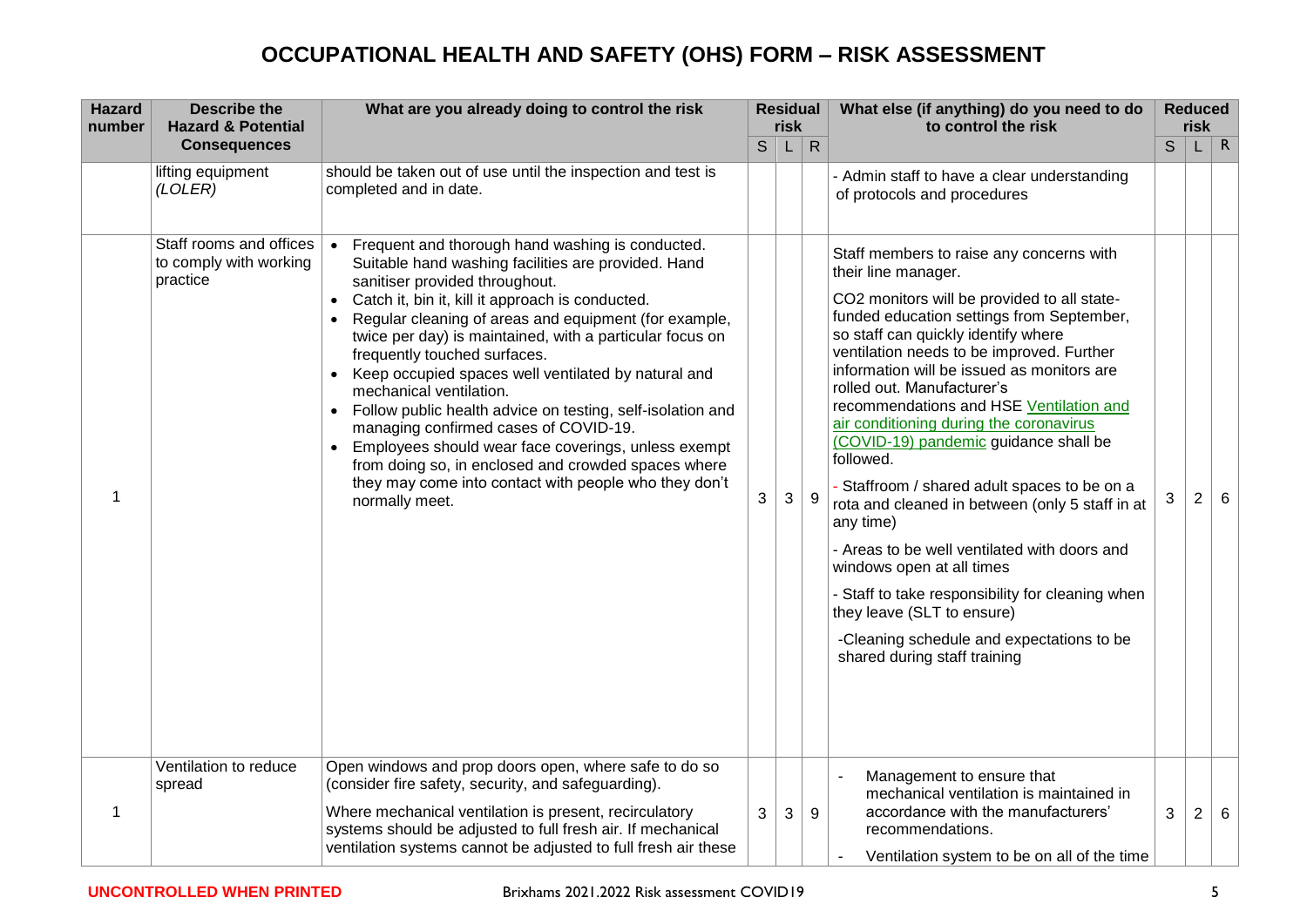| <b>Hazard</b><br>number | <b>Describe the</b><br><b>Hazard &amp; Potential</b> | What are you already doing to control the risk                                                                                                    |              | <b>Residual</b><br>risk |                 | What else (if anything) do you need to do<br>to control the risk                                                                                                                                                                                                                                                                                                                                     |                | <b>Reduced</b><br>risk |     |
|-------------------------|------------------------------------------------------|---------------------------------------------------------------------------------------------------------------------------------------------------|--------------|-------------------------|-----------------|------------------------------------------------------------------------------------------------------------------------------------------------------------------------------------------------------------------------------------------------------------------------------------------------------------------------------------------------------------------------------------------------------|----------------|------------------------|-----|
|                         | <b>Consequences</b>                                  |                                                                                                                                                   | $\mathsf{S}$ | L.                      | $\mathsf{R}$    |                                                                                                                                                                                                                                                                                                                                                                                                      | $\mathsf{S}$   |                        | L R |
|                         |                                                      | should be switched off, unless they are within a single room<br>and supplemented by an outdoor (natural) air supply.                              |              |                         |                 | Doors and windows to classrooms to be<br>open when possible                                                                                                                                                                                                                                                                                                                                          |                |                        |     |
|                         |                                                      | Ventilation to chemical stores should remain operational.                                                                                         |              |                         |                 | CO2 monitors will be provided to all state-<br>funded education settings from September,<br>so staff can quickly identify where<br>ventilation needs to be improved. Further<br>information will be issued as monitors are<br>rolled out. Manufacturer's<br>recommendations and HSE Ventilation and<br>air conditioning during the coronavirus<br>(COVID-19) pandemic guidance shall be<br>followed. |                |                        |     |
|                         |                                                      |                                                                                                                                                   |              |                         |                 | Management to identify any poorly<br>ventilated spaces (see HSE Ventilation and<br>air conditioning during the coronavirus<br>(COVID-19) pandemic) as part of the<br>ventilation risk assessment and take steps<br>to improve fresh air flow in these areas.                                                                                                                                         |                |                        |     |
|                         |                                                      |                                                                                                                                                   |              |                         |                 | Management should balance the need for<br>increased ventilation while maintaining a<br>comfortable temperature.                                                                                                                                                                                                                                                                                      |                |                        |     |
| 8                       | Management of waste                                  | Waste bins used for tissues and paper hand towels are<br>emptied throughout the day (this should be included in the<br>robust cleaning schedule). | 3            | $\overline{2}$          | $6\phantom{1}6$ | Staff members to raise any concerns with<br>their line manager.<br>All bins to be emptied and sprayed with<br>chlorine based spray at the end of the day<br>Class adults to empty bins in classrooms<br>and caretaker to empty bins in any shared<br>areas. Kitchen staff to empty kitchen bins                                                                                                      | $\overline{2}$ | 2                      |     |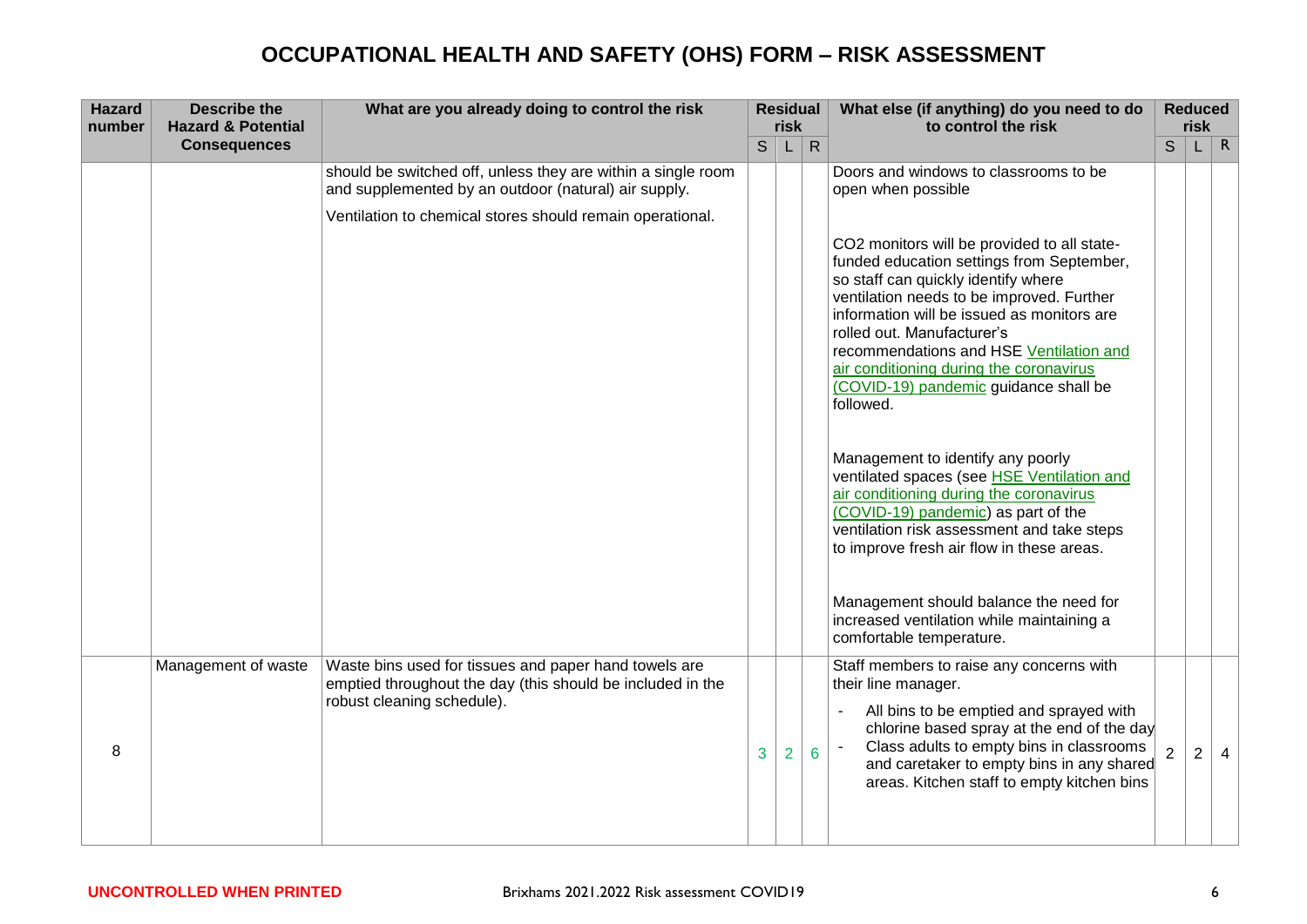| <b>Hazard</b><br>number | <b>Describe the</b><br><b>Hazard &amp; Potential</b>                                                   | What are you already doing to control the risk                                                                                                                                                                                                                                                                                                                                                                                                                                                                                                                                                                                                                                                                                                                                                                                                                                                                                                                                                                                                                                                                                                                                                                                                                                                                 | <b>Residual</b><br>risk |                |              | What else (if anything) do you need to do<br>to control the risk                                                                                                                                                                                                                                                                                                                                                                                                                                                                                                                                                                                                 |   | <b>Reduced</b><br><b>risk</b> |              |
|-------------------------|--------------------------------------------------------------------------------------------------------|----------------------------------------------------------------------------------------------------------------------------------------------------------------------------------------------------------------------------------------------------------------------------------------------------------------------------------------------------------------------------------------------------------------------------------------------------------------------------------------------------------------------------------------------------------------------------------------------------------------------------------------------------------------------------------------------------------------------------------------------------------------------------------------------------------------------------------------------------------------------------------------------------------------------------------------------------------------------------------------------------------------------------------------------------------------------------------------------------------------------------------------------------------------------------------------------------------------------------------------------------------------------------------------------------------------|-------------------------|----------------|--------------|------------------------------------------------------------------------------------------------------------------------------------------------------------------------------------------------------------------------------------------------------------------------------------------------------------------------------------------------------------------------------------------------------------------------------------------------------------------------------------------------------------------------------------------------------------------------------------------------------------------------------------------------------------------|---|-------------------------------|--------------|
|                         | <b>Consequences</b>                                                                                    |                                                                                                                                                                                                                                                                                                                                                                                                                                                                                                                                                                                                                                                                                                                                                                                                                                                                                                                                                                                                                                                                                                                                                                                                                                                                                                                | S                       | L.             | $\mathsf{R}$ |                                                                                                                                                                                                                                                                                                                                                                                                                                                                                                                                                                                                                                                                  | S |                               | $\mathsf{R}$ |
| 1                       | Lessons or activities to<br>take place outdoors in<br>line with social<br>distancing                   | No current control measures required.                                                                                                                                                                                                                                                                                                                                                                                                                                                                                                                                                                                                                                                                                                                                                                                                                                                                                                                                                                                                                                                                                                                                                                                                                                                                          | 3                       |                | 4 12         | Management to ensure the contingency<br>plan considers lessons or classroom<br>activities taking place outdoors and review<br>the relevant risk assessment for outdoor<br>space.                                                                                                                                                                                                                                                                                                                                                                                                                                                                                 | 3 | 3                             | 9            |
| 1                       | Contact with<br>individuals who have<br>COVID-19 symptoms<br>or who have tested<br>COVIUD-19 positive. | Pupils, staff and other adults should not come into school if<br>they have symptoms, have had a positive test result or other<br>reasons requiring them to stay at home due to the risk of<br>them passing on COVID-19 (for example, they are required<br>to quarantine).<br>Individuals are not required to self-isolate if they live in the<br>same household as someone with COVID-19, or are a close<br>contact of someone with COVID-19, and any of the<br>following apply:<br>They are fully vaccinated (this means 14 days have<br>$\bullet$<br>passed since your final dose of a COVID-19 vaccine<br>given by the NHS).<br>They are below the age of 18 years and 6 months<br>They have taken part in or are currently part of an<br>approved COVID-19 vaccine trial<br>They are not able to get vaccinated for medical<br>reasons<br>NHS Test and Trace shall inform an individual who has been<br>in close contact with a positive COVID-19 case and shall be<br>advised to take a PCR test. See NHS When to self-isolate<br>and what to do Updated 19/08/2021.<br>Managers shall encourage all individuals to take a PCR test<br>if advised to do so.<br>Adults (>18 years and 6 months old) if they choose not to<br>get vaccinated will need to self-isolate if identified as a close<br>contact. | 3                       | 5 <sup>1</sup> | 15           | If a pupil is awaiting collection, they should<br>be left in a room on their own if possible<br>and safe to do so. A window should be<br>opened for fresh air ventilation if possible.<br>Appropriate PPE should also be used if<br>close contact is necessary. Further<br>information on this can be found in the use<br>of PPE in education, childcare and<br>children's social care settings guidance<br>https://www.gov.uk/government/publication<br>s/safe-working-in-education-childcare-and-<br>childrens-social-care<br>Any rooms they use should be cleaned<br>after they have left.<br>Staff members to raise any concerns with<br>their line manager. | 3 | 4                             | 12           |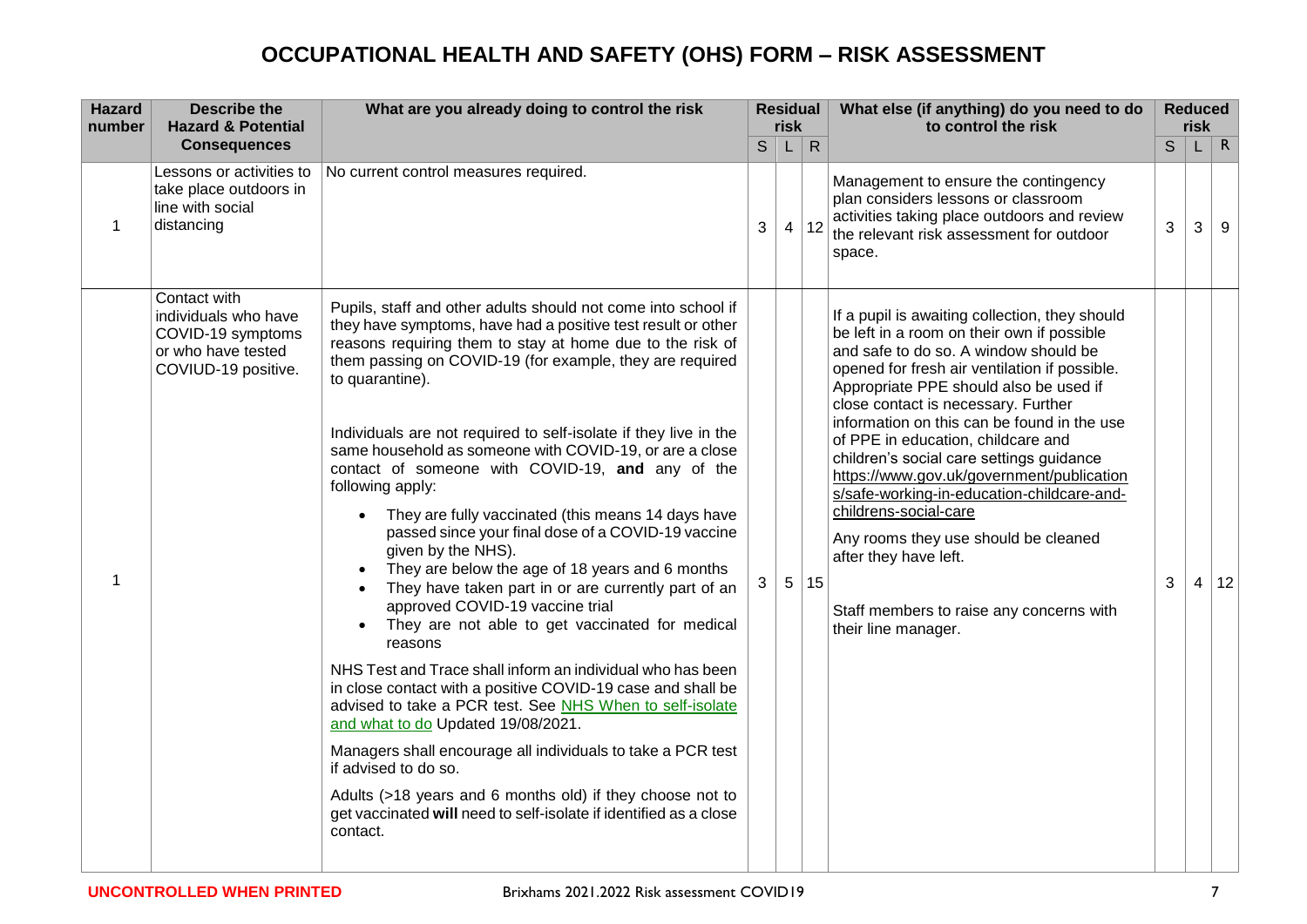| <b>Hazard</b><br>number | <b>Describe the</b><br><b>Hazard &amp; Potential</b>                                                                         | What are you already doing to control the risk                                                                                                                                                                                                                                                                                                                                                                                  |   | <b>Residual</b><br>risk |              | What else (if anything) do you need to do<br>to control the risk                                                                                                                                                                                                                                  | <b>Reduced</b><br>risk |   |            |
|-------------------------|------------------------------------------------------------------------------------------------------------------------------|---------------------------------------------------------------------------------------------------------------------------------------------------------------------------------------------------------------------------------------------------------------------------------------------------------------------------------------------------------------------------------------------------------------------------------|---|-------------------------|--------------|---------------------------------------------------------------------------------------------------------------------------------------------------------------------------------------------------------------------------------------------------------------------------------------------------|------------------------|---|------------|
|                         | <b>Consequences</b>                                                                                                          |                                                                                                                                                                                                                                                                                                                                                                                                                                 | S | L.                      | $\mathsf{R}$ |                                                                                                                                                                                                                                                                                                   | S                      |   | $L \mid R$ |
|                         |                                                                                                                              | Anyone with COVID-19 symptoms or a positive test result<br>shall stay at home and self-isolate immediately. If they have<br>symptoms of COVID-19, they should arrange to have a PCR<br>test as soon as possible. This still applies even if they have<br>received one or more doses of COVID-19 vaccine.                                                                                                                        |   |                         |              |                                                                                                                                                                                                                                                                                                   |                        |   |            |
|                         |                                                                                                                              | Pupils, staff and other adults could be fined if they do not<br>self-isolate following a notification by NHS Test and Trace.                                                                                                                                                                                                                                                                                                    |   |                         |              |                                                                                                                                                                                                                                                                                                   |                        |   |            |
|                         |                                                                                                                              | Early years children are not included in the rapid testing<br>programme.                                                                                                                                                                                                                                                                                                                                                        |   |                         |              |                                                                                                                                                                                                                                                                                                   |                        |   |            |
|                         |                                                                                                                              | Children who are aged under 5 years old who are identified<br>as close contacts will only be advised to take a PCR test if<br>the positive case is in their own household.                                                                                                                                                                                                                                                      |   |                         |              |                                                                                                                                                                                                                                                                                                   |                        |   |            |
|                         |                                                                                                                              | See stay at home: guidance for households with possible or<br>confirmed coronavirus (COVID-19) infection' Updated<br>31/08/2021                                                                                                                                                                                                                                                                                                 |   |                         |              |                                                                                                                                                                                                                                                                                                   |                        |   |            |
|                         | High risk staff with<br>vulnerable / shielding<br>family member,<br>underlying health<br>conditions or other risk<br>factors | Clinically extremely vulnerable (CEV) people are advised,<br>as a minimum, to follow the same guidance as everyone<br>else. It is important that everyone adheres to this guidance,<br>but CEV people may wish to think particularly carefully<br>about the additional precautions they can continue to take.<br>Specific guidance is followed for pregnant employees (DfE<br>recommend that you follow the same principles for | 3 | 5 <sup>1</sup>          | 15           | Staff members to raise any concerns with their<br>line manager.<br>Some pregnant workers will be at greater<br>risk of severe illness from coronavirus.<br>Employers to put in place measures to<br>ensure workplace safety where a significant<br>health and safety risk is identified for a new | 3                      | 3 | 9          |
|                         |                                                                                                                              | pregnant students, in guidance and advice on COVID-19<br>and pregnancy from the Royal College of Gynecologists.)                                                                                                                                                                                                                                                                                                                |   |                         |              | or expectant mother.<br>Vulnerable staff to social distance, wear<br>face coverings and discuss individual<br>needs with line manages                                                                                                                                                             |                        |   |            |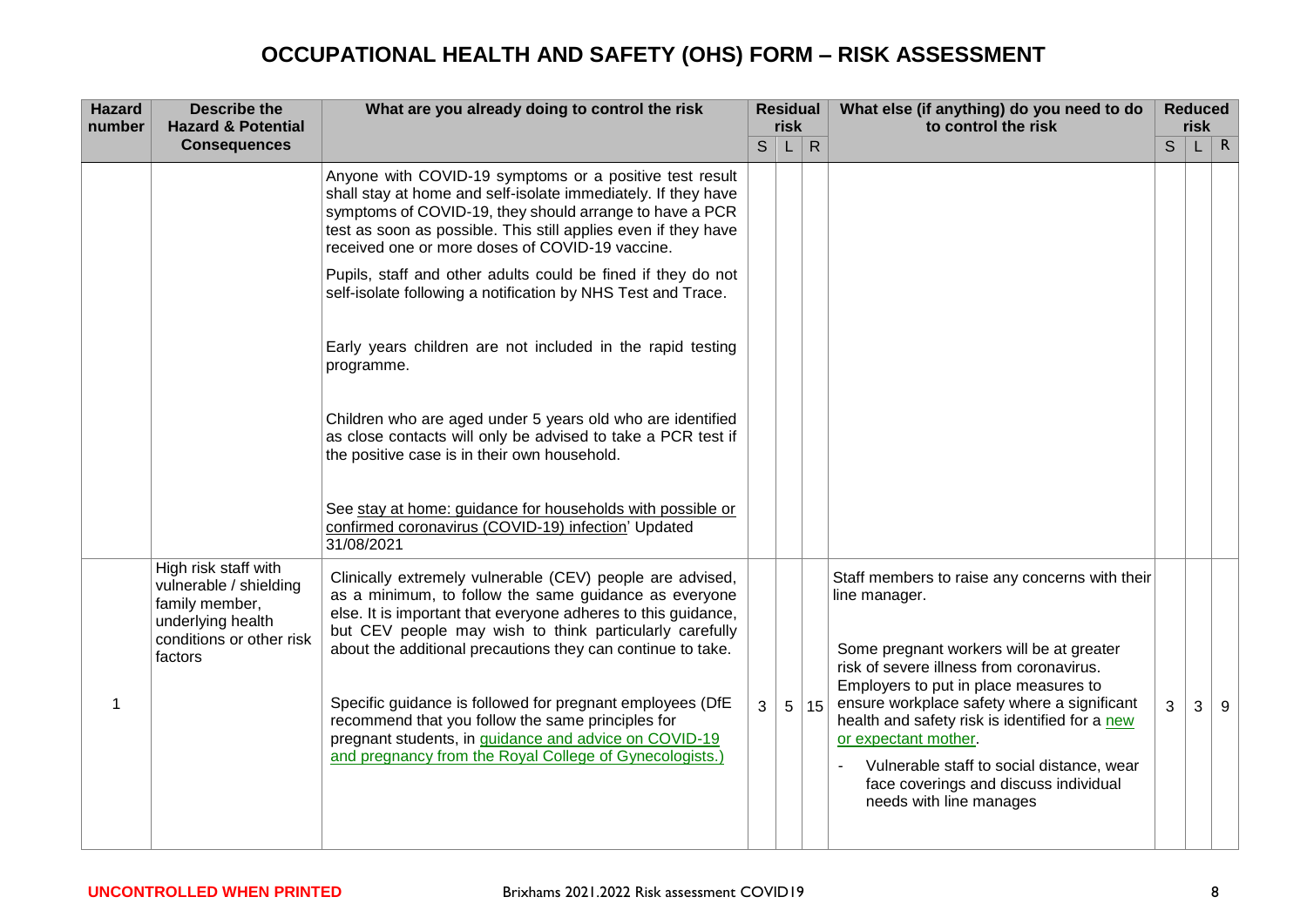| <b>Hazard</b><br>number | <b>Describe the</b><br><b>Hazard &amp; Potential</b>                                                                                              | What are you already doing to control the risk                                                                                                                                                                                                                                                                                                                                                                                                                                                                                                                                                                                                                                                                                                                   |   | risk           | <b>Residual</b> | What else (if anything) do you need to do<br>to control the risk                                                                                                                                                                                                                                                                                                                                                                                                                                                                                                                                                                                                                                                                                                                                                        |              |                | <b>Reduced</b><br>risk |
|-------------------------|---------------------------------------------------------------------------------------------------------------------------------------------------|------------------------------------------------------------------------------------------------------------------------------------------------------------------------------------------------------------------------------------------------------------------------------------------------------------------------------------------------------------------------------------------------------------------------------------------------------------------------------------------------------------------------------------------------------------------------------------------------------------------------------------------------------------------------------------------------------------------------------------------------------------------|---|----------------|-----------------|-------------------------------------------------------------------------------------------------------------------------------------------------------------------------------------------------------------------------------------------------------------------------------------------------------------------------------------------------------------------------------------------------------------------------------------------------------------------------------------------------------------------------------------------------------------------------------------------------------------------------------------------------------------------------------------------------------------------------------------------------------------------------------------------------------------------------|--------------|----------------|------------------------|
|                         | <b>Consequences</b>                                                                                                                               |                                                                                                                                                                                                                                                                                                                                                                                                                                                                                                                                                                                                                                                                                                                                                                  | S | L              | $\mathsf{R}$    |                                                                                                                                                                                                                                                                                                                                                                                                                                                                                                                                                                                                                                                                                                                                                                                                                         | $\mathsf{S}$ |                | $\mathsf{R}$           |
| 1                       | Parents requesting<br>face to face meetings                                                                                                       | • Frequent and thorough hand washing is conducted.<br>Suitable hand washing facilities are provided.<br>Hand sanitiser provided throughout.<br>$\bullet$<br>Catch it, bin it, kill it approach is conducted.<br>Regular cleaning of areas and equipment (for example,<br>twice per day) is maintained, with a particular focus on<br>frequently touched surfaces.<br>Keep occupied spaces well ventilated by natural and<br>mechanical ventilation.<br>Follow public health advice on testing, self-isolation and<br>managing confirmed cases of COVID-19.<br>Employees should wear face coverings, unless exempt<br>$\bullet$<br>from doing so, in enclosed and crowded spaces where<br>they may come into contact with people who they don't<br>normally meet. | 3 | $\overline{4}$ | 12              | CO2 monitors will be provided to all state-<br>funded education settings from September,<br>so staff can quickly identify where<br>ventilation needs to be improved. Further<br>information will be issued as monitors are<br>rolled out. Manufacturer's<br>recommendations and HSE Ventilation and<br>air conditioning during the coronavirus<br>(COVID-19) pandemic guidance shall be<br>followed.<br>Management to ensure the contingency<br>plan considers face to face meetings.<br>Staff members to raise any concerns with<br>their line manager.<br>Meetings with parents to be in well<br>ventilated areas or outside if possible<br>Remind parents of handwashing and<br>hygiene rules<br>Remeind parents if they are feeling unwell<br>not to come onto school grounds and to<br>seek further medical advice | 3            | 3              | 9                      |
| 1                       | school site causing<br>large groups of people<br>inside school grounds<br>compromising social<br>distancing (only if case<br>of a local outbreak) | Entrance and egress to No current control measures required.                                                                                                                                                                                                                                                                                                                                                                                                                                                                                                                                                                                                                                                                                                     | 3 | 6              | 24              | Managers may identify that one-way systems<br>are appropriate for ease of movement around<br>the school premises.<br>Management to ensure the contingency plan<br>considers social distancing, if required.                                                                                                                                                                                                                                                                                                                                                                                                                                                                                                                                                                                                             | 4            | $\overline{4}$ | 16                     |
|                         | Overcrowding in extra-<br>curricular provision<br>(breakfast and                                                                                  | Frequent and thorough hand washing is conducted.<br>$\bullet$<br>Suitable hand washing facilities are provided. Hand<br>sanitiser provided throughout.                                                                                                                                                                                                                                                                                                                                                                                                                                                                                                                                                                                                           | 3 | 5              | 15              | CO2 monitors will be provided to all state-<br>funded education settings from September,<br>so staff can quickly identify where                                                                                                                                                                                                                                                                                                                                                                                                                                                                                                                                                                                                                                                                                         | 3            | 3              | 9                      |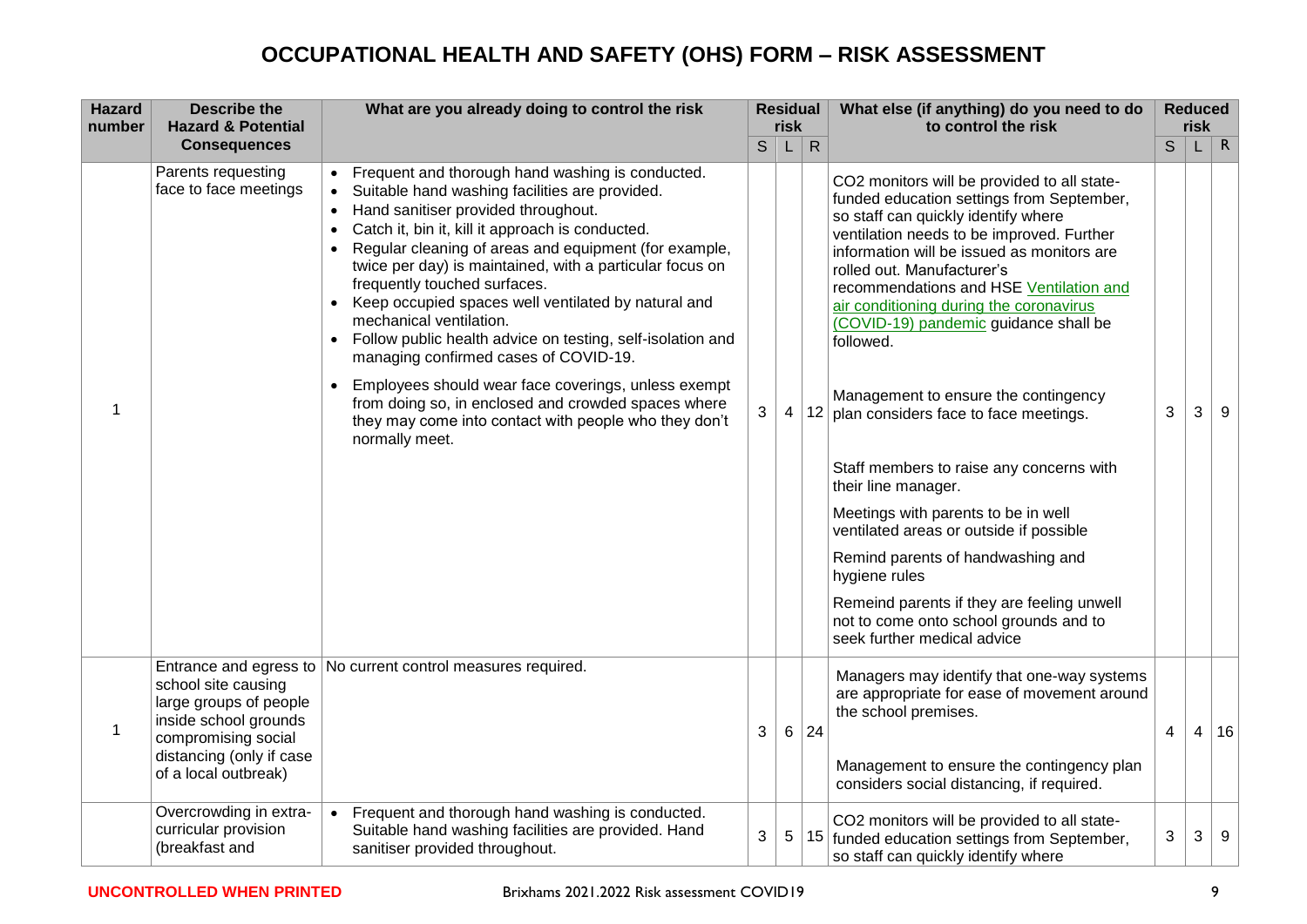| <b>Hazard</b><br>number | <b>Describe the</b><br><b>Hazard &amp; Potential</b>         | What are you already doing to control the risk                                                                                                                                                                                                                                                                                                                                                                                                                                                                                                                                                  |   | <b>Residual</b><br>risk |                | What else (if anything) do you need to do<br>to control the risk                                                                                                                                                                                                                                                                                                |             | <b>Reduced</b><br>risk |            |
|-------------------------|--------------------------------------------------------------|-------------------------------------------------------------------------------------------------------------------------------------------------------------------------------------------------------------------------------------------------------------------------------------------------------------------------------------------------------------------------------------------------------------------------------------------------------------------------------------------------------------------------------------------------------------------------------------------------|---|-------------------------|----------------|-----------------------------------------------------------------------------------------------------------------------------------------------------------------------------------------------------------------------------------------------------------------------------------------------------------------------------------------------------------------|-------------|------------------------|------------|
|                         | <b>Consequences</b>                                          |                                                                                                                                                                                                                                                                                                                                                                                                                                                                                                                                                                                                 | S | L                       | $\overline{R}$ |                                                                                                                                                                                                                                                                                                                                                                 | $\mathsf S$ |                        | $L \mid R$ |
|                         | afterschool clubs,<br>holiday clubs).                        | • Catch it, bin it, kill it approach is conducted.<br>• Regular cleaning of areas and equipment (for example,<br>twice per day) is maintained, with a particular focus on<br>frequently touched surfaces.<br>• Keep occupied spaces well ventilated by natural and<br>mechanical ventilation.<br>• Follow public health advice on testing, self-isolation and<br>managing confirmed cases of COVID-19.<br>Employees should wear face coverings, unless exempt<br>from doing so, in enclosed and crowded spaces where<br>they may come into contact with people who they don't<br>normally meet. |   |                         |                | ventilation needs to be improved. Further<br>information will be issued as monitors are<br>rolled out. Manufacturer's<br>recommendations and HSE Ventilation and<br>air conditioning during the coronavirus<br>(COVID-19) pandemic guidance shall be<br>followed.<br>Numbers to be limited during warp<br>around care and during extra<br>curricular activities |             |                        |            |
|                         |                                                              | Out-of-school settings and wraparound childcare providers<br>can offer provision to all children, without restriction on the<br>reasons for which they may attend see<br>Guidance COVID-19: Actions for out-of-school settings<br>Updated 27/08/2021                                                                                                                                                                                                                                                                                                                                            |   |                         |                | Management to ensure the contingency<br>plan considers extra-curricular provision, if<br>required.<br>Staff members to raise any concerns with<br>their line manager.                                                                                                                                                                                           |             |                        |            |
| -1                      | Parents gathering at<br>school gate not social<br>distancing | No control measures required regarding social distancing.<br>Employees should wear face coverings, unless exempt<br>from doing so, in enclosed and crowded spaces where they<br>may come into contact with people who they don't normally<br>meet.                                                                                                                                                                                                                                                                                                                                              | 3 | 5                       | 15             | Management to ensure the contingency plan<br>considers social distancing, if required.<br>Staff members to raise any concerns with<br>their line manager.<br>Children to be dropped at classrooms<br>with no waiting on the playground<br>Parents to wear face coverings in<br>communal areas (library and quiet<br>courtyard).                                 | 3           | 3                      | 9          |
| 1                       | Overcrowding in<br>classrooms and<br>corridors.              | No control measures required regarding social distancing.<br>No control measures required regarding the use of face<br>coverings.                                                                                                                                                                                                                                                                                                                                                                                                                                                               | 3 | 4                       | 12             | Managers may identify that one-way systems<br>are appropriate for ease of movement around<br>the school premises.                                                                                                                                                                                                                                               | 3           | 3                      | 9          |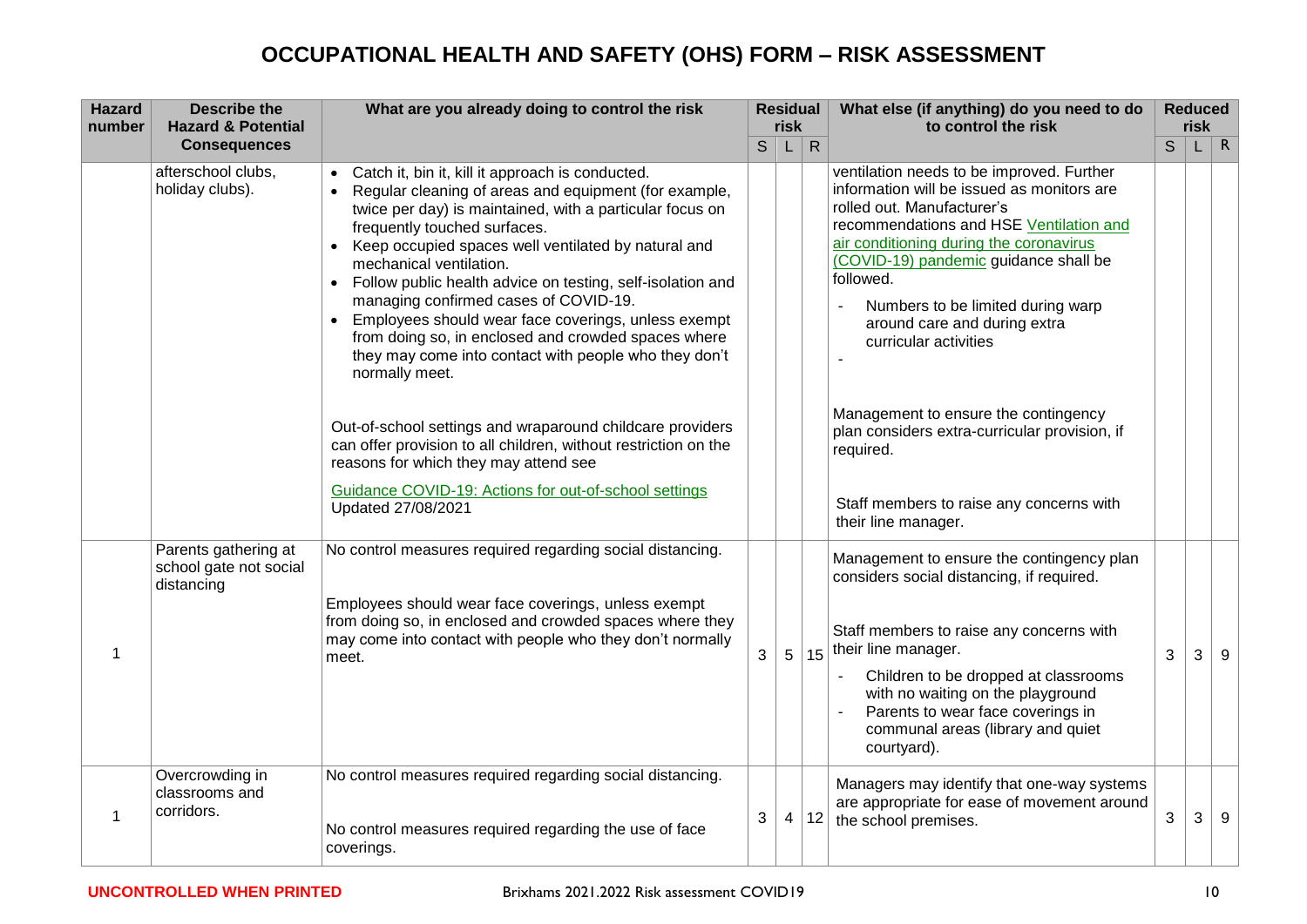| <b>Hazard</b><br>number | <b>Describe the</b><br><b>Hazard &amp; Potential</b>                                              | What are you already doing to control the risk                                                                                                                                                                                                                                                                                                                                                                                                                                                                                                                                                                                                                           |   | <b>Residual</b><br>risk |              | What else (if anything) do you need to do<br>to control the risk                                                                                                                                                                                                                                                                                                                                                                                                    |   | <b>Reduced</b><br>risk |          |
|-------------------------|---------------------------------------------------------------------------------------------------|--------------------------------------------------------------------------------------------------------------------------------------------------------------------------------------------------------------------------------------------------------------------------------------------------------------------------------------------------------------------------------------------------------------------------------------------------------------------------------------------------------------------------------------------------------------------------------------------------------------------------------------------------------------------------|---|-------------------------|--------------|---------------------------------------------------------------------------------------------------------------------------------------------------------------------------------------------------------------------------------------------------------------------------------------------------------------------------------------------------------------------------------------------------------------------------------------------------------------------|---|------------------------|----------|
|                         | <b>Consequences</b>                                                                               |                                                                                                                                                                                                                                                                                                                                                                                                                                                                                                                                                                                                                                                                          | S | L                       | $\mathsf{R}$ |                                                                                                                                                                                                                                                                                                                                                                                                                                                                     | S | L.                     | $\mid R$ |
|                         |                                                                                                   |                                                                                                                                                                                                                                                                                                                                                                                                                                                                                                                                                                                                                                                                          |   |                         |              | Management to ensure the contingency plan<br>considers social distancing, if required.<br>Parents to follow one ways systems<br>when dropping off and collecting<br>children<br>Staff members to raise any concerns with their<br>line manager.                                                                                                                                                                                                                     |   |                        |          |
| 1                       | Increased numbers<br>during break times                                                           | No control measures required regarding social distancing.<br>No control measures required regarding the use of face<br>coverings.<br>Employees should wear face coverings, unless exempt<br>from doing so, in enclosed and crowded spaces where they<br>may come into contact with people who they don't normally<br>meet.                                                                                                                                                                                                                                                                                                                                               | 3 | 5 <sup>1</sup>          | 15           | Managers may identify that one-way systems<br>are appropriate for ease of movement around<br>the school premises.<br>Management to ensure the contingency plan<br>considers social distancing, if required.<br>Staff members to raise any concerns with<br>their line manager.<br>Children to be in phase groups during<br>break times                                                                                                                              | 3 | 3                      | 9        |
| 1                       | Increased numbers<br>during lunchtime<br>increasing the possible<br>risk of spreading<br>COVID-19 | Frequent and thorough hand washing is conducted.<br>Suitable hand washing facilities are provided. Hand<br>sanitiser provided throughout.<br>• Catch it, bin it, kill it approach is conducted.<br>Regular cleaning of areas and equipment (for example,<br>twice per day) is maintained, with a particular focus on<br>frequently touched surfaces.<br>Keep occupied spaces well ventilated by natural and<br>mechanical ventilation.<br>Follow public health advice on testing, self-isolation and<br>$\bullet$<br>managing confirmed cases of COVID-19.<br>Employees should wear face coverings in enclosed and<br>crowded spaces, unless exempt from doing so, where | 3 | 5 <sup>2</sup>          | 15           | Managers may identify that one-way<br>systems are appropriate for ease of<br>movement around the school premises.<br>CO2 monitors will be provided to all state-<br>funded education settings from September,<br>so staff can quickly identify where<br>ventilation needs to be improved. Further<br>information will be issued as monitors are<br>rolled out. Manufacturer's<br>recommendations and HSE Ventilation and<br>air conditioning during the coronavirus | 3 | 3                      | 9        |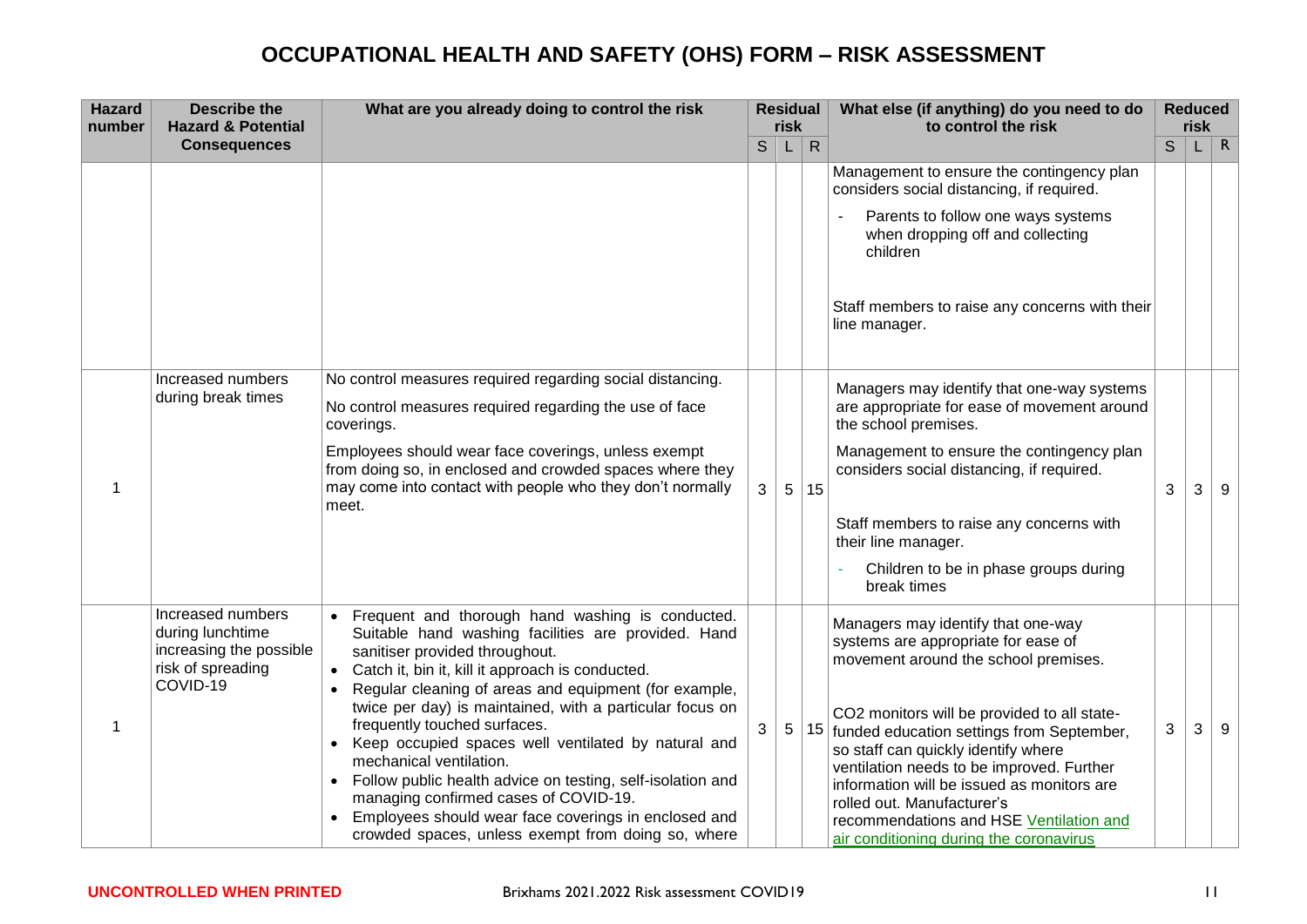| <b>Hazard</b><br>number | <b>Describe the</b><br><b>Hazard &amp; Potential</b>                             | What are you already doing to control the risk                                                                                                                                                                                                                                                                                                                                                                                                                                                                                                                                                                                                                                                                                             |                | <b>Residual</b><br>risk |              | What else (if anything) do you need to do<br>to control the risk                                                                                                                                                                                                                                                                                                                                                                                                                                                                     |   | <b>Reduced</b><br>risk |              |
|-------------------------|----------------------------------------------------------------------------------|--------------------------------------------------------------------------------------------------------------------------------------------------------------------------------------------------------------------------------------------------------------------------------------------------------------------------------------------------------------------------------------------------------------------------------------------------------------------------------------------------------------------------------------------------------------------------------------------------------------------------------------------------------------------------------------------------------------------------------------------|----------------|-------------------------|--------------|--------------------------------------------------------------------------------------------------------------------------------------------------------------------------------------------------------------------------------------------------------------------------------------------------------------------------------------------------------------------------------------------------------------------------------------------------------------------------------------------------------------------------------------|---|------------------------|--------------|
|                         | <b>Consequences</b>                                                              |                                                                                                                                                                                                                                                                                                                                                                                                                                                                                                                                                                                                                                                                                                                                            | $\mathsf{S}$   | L.                      | $\mathsf{R}$ |                                                                                                                                                                                                                                                                                                                                                                                                                                                                                                                                      | S | U                      | $\mathsf{R}$ |
|                         |                                                                                  | they may come into contact with people who they don't<br>normally meet.                                                                                                                                                                                                                                                                                                                                                                                                                                                                                                                                                                                                                                                                    |                |                         |              | (COVID-19) pandemic guidance shall be<br>followed.                                                                                                                                                                                                                                                                                                                                                                                                                                                                                   |   |                        |              |
|                         |                                                                                  |                                                                                                                                                                                                                                                                                                                                                                                                                                                                                                                                                                                                                                                                                                                                            |                |                         |              | Management to ensure the contingency plan<br>considers social distancing and reduced studer<br>numbers, if required.                                                                                                                                                                                                                                                                                                                                                                                                                 |   |                        |              |
|                         |                                                                                  |                                                                                                                                                                                                                                                                                                                                                                                                                                                                                                                                                                                                                                                                                                                                            |                |                         |              | Children to eat lunch in phase groups in the ha                                                                                                                                                                                                                                                                                                                                                                                                                                                                                      |   |                        |              |
|                         |                                                                                  |                                                                                                                                                                                                                                                                                                                                                                                                                                                                                                                                                                                                                                                                                                                                            |                |                         |              | Hall to be well ventilated                                                                                                                                                                                                                                                                                                                                                                                                                                                                                                           |   |                        |              |
|                         |                                                                                  |                                                                                                                                                                                                                                                                                                                                                                                                                                                                                                                                                                                                                                                                                                                                            |                |                         |              | Frequent hand washing to take place                                                                                                                                                                                                                                                                                                                                                                                                                                                                                                  |   |                        |              |
|                         |                                                                                  |                                                                                                                                                                                                                                                                                                                                                                                                                                                                                                                                                                                                                                                                                                                                            |                |                         |              | Regular cleaning of surfaces                                                                                                                                                                                                                                                                                                                                                                                                                                                                                                         |   |                        |              |
|                         |                                                                                  |                                                                                                                                                                                                                                                                                                                                                                                                                                                                                                                                                                                                                                                                                                                                            |                |                         |              | Staff members to raise any concerns with their<br>line manager.                                                                                                                                                                                                                                                                                                                                                                                                                                                                      |   |                        |              |
| 1                       | Spread of virus due to<br>increased numbers of<br>people within the<br>building. | • Frequent and thorough hand washing is conducted.<br>Suitable hand washing facilities are provided. Hand<br>sanitiser provided throughout.<br>Catch it, bin it, kill it approach is conducted.<br>Regular cleaning of areas and equipment (for example,<br>twice per day) is maintained, with a particular focus on<br>frequently touched surfaces.<br>• Keep occupied spaces well ventilated by natural and<br>mechanical ventilation.<br>• Follow public health advice on testing, self-isolation and<br>managing confirmed cases of COVID-19.<br>Employees should wear face coverings, unless exempt<br>from doing, so in enclosed and crowded spaces where<br>they may come into contact with people who they don't<br>normally meet. | $\overline{4}$ | 6                       |              | CO2 monitors will be provided to all state-<br>funded education settings from September,<br>so staff can quickly identify where<br>ventilation needs to be improved. Further<br>information will be issued as monitors are<br>rolled out. Manufacturer's<br>recommendations and HSE Ventilation and<br>air conditioning during the coronavirus<br>(COVID-19) pandemic guidance shall be<br>$ 24 $ followed.<br>Management to ensure the contingency plan<br>considers social distancing and reduced<br>student numbers, if required. | 4 | 4                      | 16           |
|                         |                                                                                  |                                                                                                                                                                                                                                                                                                                                                                                                                                                                                                                                                                                                                                                                                                                                            |                |                         |              | Staff members to raise any concerns with<br>their line manager.                                                                                                                                                                                                                                                                                                                                                                                                                                                                      |   |                        |              |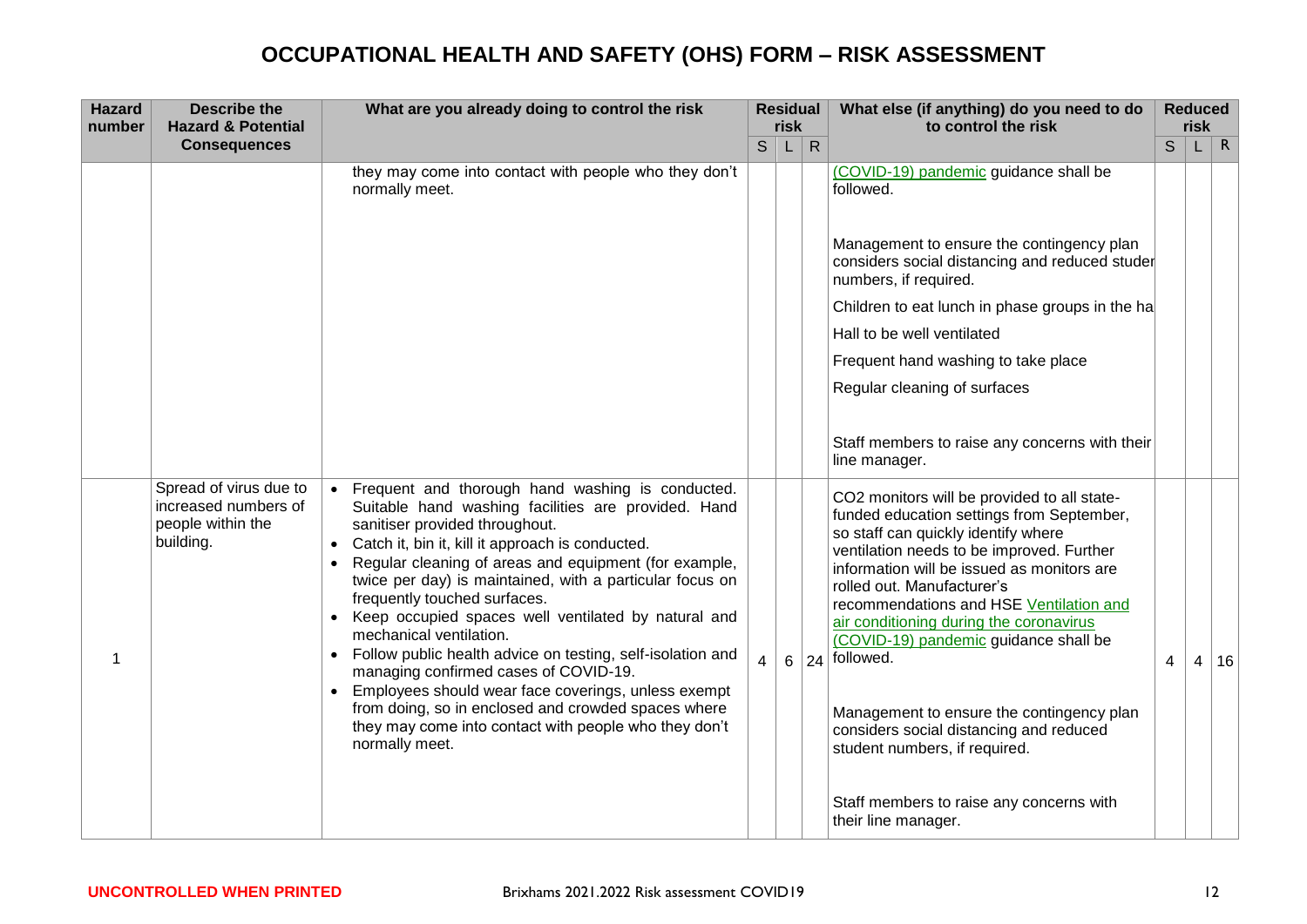| <b>Hazard</b><br>number | <b>Describe the</b><br><b>Hazard &amp; Potential</b>                          | What are you already doing to control the risk                                                                                                                                                                                                                                                                                                                                                                                                                                                                                                                                                                                                                                                                                                                                              |              | risk | <b>Residual</b> | What else (if anything) do you need to do<br>to control the risk                                                                                                                                                                                                                                                                                                                                                                                                                                                                                                                                 |              | <b>Reduced</b><br>risk |              |
|-------------------------|-------------------------------------------------------------------------------|---------------------------------------------------------------------------------------------------------------------------------------------------------------------------------------------------------------------------------------------------------------------------------------------------------------------------------------------------------------------------------------------------------------------------------------------------------------------------------------------------------------------------------------------------------------------------------------------------------------------------------------------------------------------------------------------------------------------------------------------------------------------------------------------|--------------|------|-----------------|--------------------------------------------------------------------------------------------------------------------------------------------------------------------------------------------------------------------------------------------------------------------------------------------------------------------------------------------------------------------------------------------------------------------------------------------------------------------------------------------------------------------------------------------------------------------------------------------------|--------------|------------------------|--------------|
|                         | <b>Consequences</b>                                                           |                                                                                                                                                                                                                                                                                                                                                                                                                                                                                                                                                                                                                                                                                                                                                                                             | $\mathsf{S}$ | L    | $\mathsf{R}$    |                                                                                                                                                                                                                                                                                                                                                                                                                                                                                                                                                                                                  | S            |                        | $\mathsf{R}$ |
| 1                       | Inadequate social<br>distancing measures<br>leading to spread of<br>the virus | No control measures required for social distancing.<br>Frequent and thorough hand washing is conducted.<br>Suitable hand washing facilities are provided. Hand<br>sanitiser provided throughout.<br>Catch it, bin it, kill it approach is conducted.<br>Regular cleaning of areas and equipment (for example,<br>twice per day) is maintained, with a particular focus on<br>frequently touched surfaces.<br>Keep occupied spaces well ventilated by natural and<br>mechanical ventilation.<br>Follow public health advice on testing, self-isolation and<br>managing confirmed cases of COVID-19.<br>Employees should wear face coverings, unless exempt<br>from doing, so in enclosed and crowded spaces where<br>they may come into contact with people who they don't<br>normally meet. | 3            |      | 5 15            | CO2 monitors will be provided to all state-<br>funded education settings from September,<br>so staff can quickly identify where<br>ventilation needs to be improved. Further<br>information will be issued as monitors are<br>rolled out. Manufacturer's<br>recommendations and HSE Ventilation and<br>air conditioning during the coronavirus<br>(COVID-19) pandemic guidance shall be<br>followed.<br>Management to ensure the contingency plan<br>considers social distancing and reduced<br>student numbers, if required.<br>Staff members to raise any concerns with<br>their line manager. | 3            | 3                      | 9            |
| 1                       | Plan for remote<br>education at short<br>notice                               |                                                                                                                                                                                                                                                                                                                                                                                                                                                                                                                                                                                                                                                                                                                                                                                             | 3            | 3    | 9               | Management to ensure the contingency plan<br>considers the possible reintroduction of remote<br>education, if required.<br>Simplified home learning documents to up<br>updated on the blog weekly for any child<br>not attending school to access<br>Class dojo to be used as a form of<br>communication with children                                                                                                                                                                                                                                                                           | 3            | 2                      | 6            |
| 1                       | Physical activity                                                             | Frequent and thorough hand washing is conducted.<br>Suitable hand washing facilities are provided. Hand<br>sanitiser provided throughout.<br>Catch it, bin it, kill it approach is conducted.<br>Regular cleaning of areas and equipment (for example,<br>twice per day) is maintained, with a particular focus on<br>frequently touched surfaces.                                                                                                                                                                                                                                                                                                                                                                                                                                          | 3            |      |                 | CO2 monitors will be provided to all state-<br>4   12   funded education settings from September,<br>so staff can quickly identify where<br>ventilation needs to be improved. Further<br>information will be issued as monitors are                                                                                                                                                                                                                                                                                                                                                              | $\mathbf{3}$ | 2                      | 6            |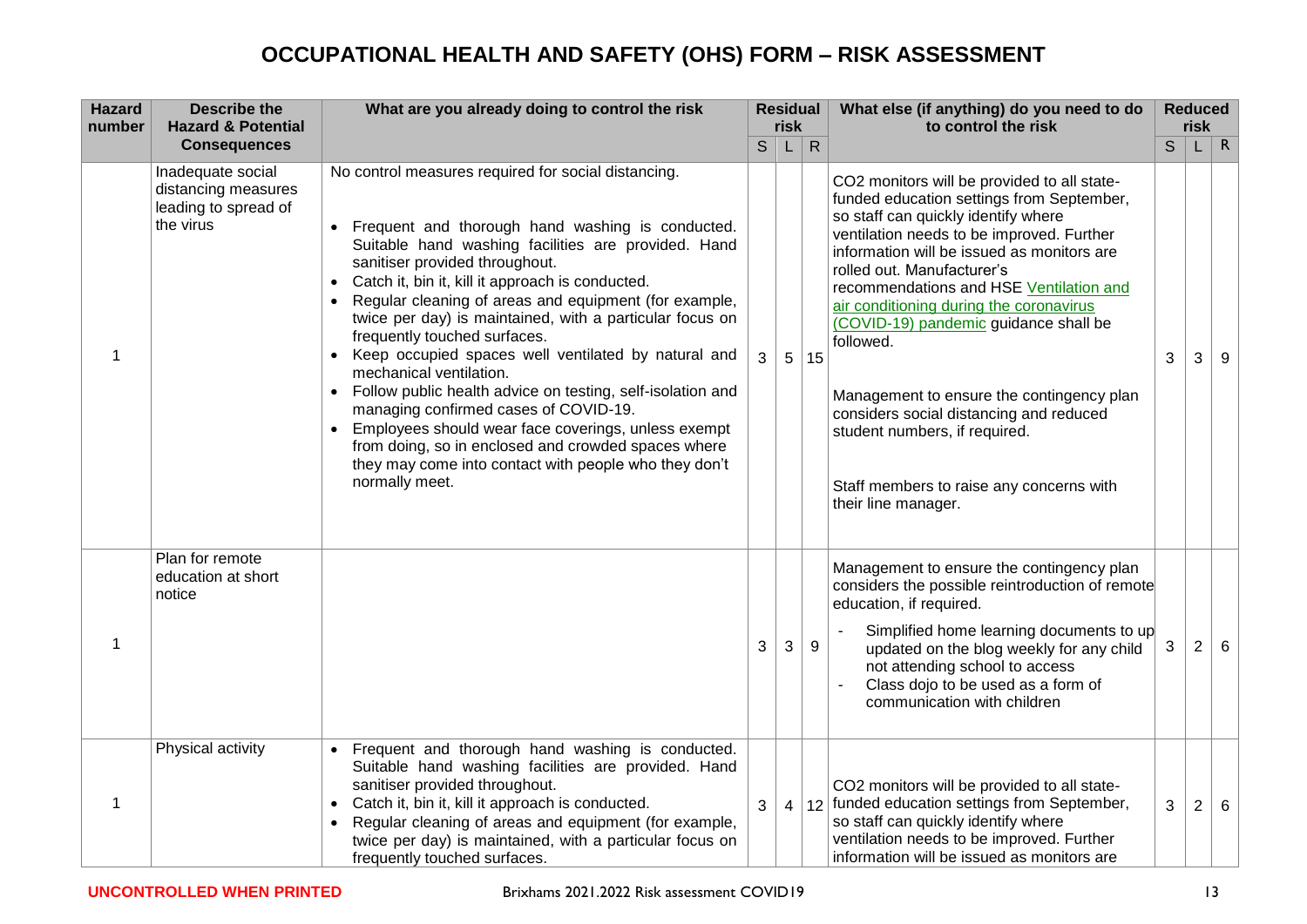| <b>Hazard</b><br>number | <b>Describe the</b><br><b>Hazard &amp; Potential</b> | What are you already doing to control the risk                                                                                                                                                                                                                                                                                                                                      |              | risk | <b>Residual</b> | What else (if anything) do you need to do<br>to control the risk                                                                                                                                                                                                                     |   | <b>Reduced</b><br>risk |   |
|-------------------------|------------------------------------------------------|-------------------------------------------------------------------------------------------------------------------------------------------------------------------------------------------------------------------------------------------------------------------------------------------------------------------------------------------------------------------------------------|--------------|------|-----------------|--------------------------------------------------------------------------------------------------------------------------------------------------------------------------------------------------------------------------------------------------------------------------------------|---|------------------------|---|
|                         | <b>Consequences</b>                                  |                                                                                                                                                                                                                                                                                                                                                                                     | $\mathsf{S}$ | L.   | $\mathsf{R}$    |                                                                                                                                                                                                                                                                                      | S | L                      | R |
|                         |                                                      | Keep occupied spaces well ventilated by natural and<br>mechanical ventilation.<br>• Follow public health advice on testing, self-isolation and<br>managing confirmed cases of COVID-19.<br>Employees should wear face coverings, unless exempt<br>$\bullet$<br>from doing, so in enclosed and crowded spaces where                                                                  |              |      |                 | rolled out. Manufacturer's<br>recommendations and HSE Ventilation and<br>air conditioning during the coronavirus<br>(COVID-19) pandemic guidance shall be<br>followed.                                                                                                               |   |                        |   |
|                         |                                                      | they may come into contact with people who they don't<br>normally meet.                                                                                                                                                                                                                                                                                                             |              |      |                 | Management to ensure the contingency plan<br>considers physical education, if required.                                                                                                                                                                                              |   |                        |   |
|                         |                                                      |                                                                                                                                                                                                                                                                                                                                                                                     |              |      |                 | Staff members to raise any concerns with<br>their line manager.                                                                                                                                                                                                                      |   |                        |   |
|                         |                                                      |                                                                                                                                                                                                                                                                                                                                                                                     |              |      |                 | Physical Education lessons to take place<br>outside<br>Timetabled lessons across the school<br>ensuring all children receive at least 2<br>hours a week<br>School meadow to be accessed daily<br>Outside agencies will only take outside<br>lessons<br>1 class per afternoon session |   |                        |   |
| 1, 2                    | Communications to<br>parents and staff               | Plan a communications strategy, including Following public<br>health advice on testing, self-isolation and managing<br>confirmed cases of COVID-19 and time-table, let parents<br>know when they can expect to hear from the school,<br>manage expectations to avoid any parental confusion.<br>Ensure staff are briefed daily and have a forum for raising<br>concerns and issues. | 3            | 3    | 9               | Management to ensure the contingency plan<br>considers communication to parents and staff<br>members, if required.<br>Parents to be able to contact school in various<br>ways (email, office phone, school mobile, class<br>dojo)                                                    | 3 | $\overline{c}$         | 6 |
|                         |                                                      |                                                                                                                                                                                                                                                                                                                                                                                     |              |      |                 | SLT to 'meet and greet'<br>Safeguarding email available<br>- Admin email available<br>Parents to be updated when necessary                                                                                                                                                           |   |                        |   |

**DO** – Clean regularly, handwashing and hygiene.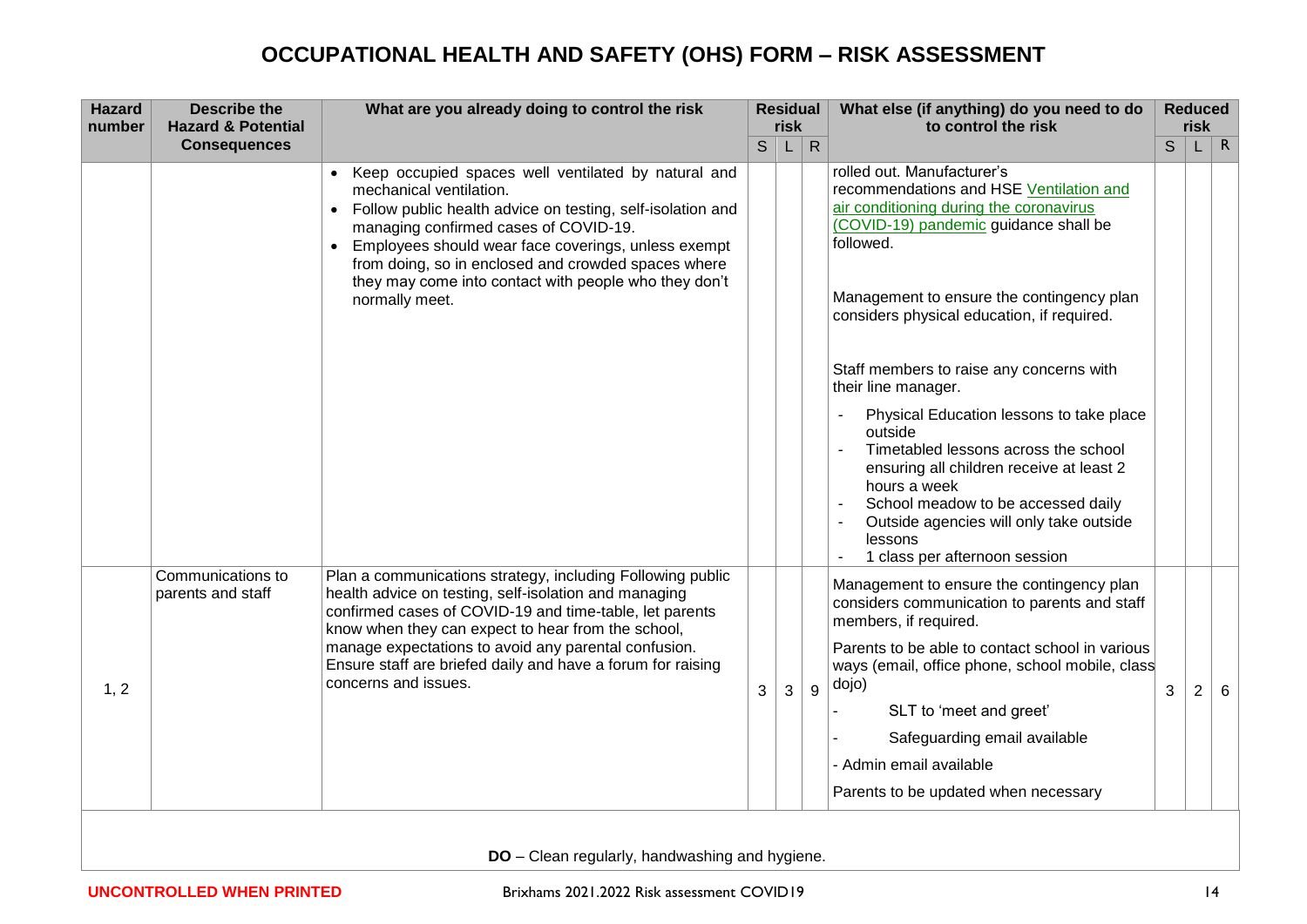| <b>Hazard</b><br>number | <b>Describe the</b><br><b>Hazard &amp; Potential</b>                   | What are you already doing to control the risk                                                                                                                                                                                                                                                                                                                    |   | <b>Residual</b><br>risk |              | What else (if anything) do you need to do<br>to control the risk                                                                                     |   | <b>Reduced</b><br>risk |          |
|-------------------------|------------------------------------------------------------------------|-------------------------------------------------------------------------------------------------------------------------------------------------------------------------------------------------------------------------------------------------------------------------------------------------------------------------------------------------------------------|---|-------------------------|--------------|------------------------------------------------------------------------------------------------------------------------------------------------------|---|------------------------|----------|
|                         | <b>Consequences</b>                                                    |                                                                                                                                                                                                                                                                                                                                                                   | S | L                       | $\mathsf{R}$ |                                                                                                                                                      | S | L.                     | $\mid R$ |
|                         | Travel to school and<br>provision of safe<br>school transport:         | Consider school transport arrangements and where<br>possible, as good practice, encourage parents and<br>children and young people to walk or cycle to school where<br>possible.                                                                                                                                                                                  |   |                         |              | Management to ensure the contingency plan<br>considers possible reintroduction of the use of<br>face coverings, if required.                         |   |                        |          |
| 1                       |                                                                        | The government has removed the requirement to wear<br>face coverings in law but expects and recommends that<br>they are worn in enclosed and crowded spaces where you<br>may come into contact with people you don't normally<br>meet. This includes public transport and dedicated<br>transport to school or college.                                            | 3 | $\overline{2}$          | 6            | Staff members to raise any concerns with their<br>line manager.<br>Children encouraged to walk / cycle to school                                     | 3 | $\overline{c}$         | 6        |
| 1                       | School Transport<br>arrangements support<br>changes to school<br>times | N/A                                                                                                                                                                                                                                                                                                                                                               |   |                         |              | Management to ensure the contingency plan<br>considers possible changes to arrangements<br>regarding school transport, if required.                  |   |                        |          |
| 1                       | Contaminated surfaces<br>spreading virus.                              | Frequent and thorough hand washing is conducted.<br>$\bullet$<br>Suitable hand washing facilities are provided. Hand<br>sanitiser provided throughout.<br>Catch it, bin it, kill it approach is conducted.<br>Regular cleaning of areas and equipment (for example,<br>twice per day) is maintained, with a particular focus on<br>frequently touched surfaces.   | 3 | 4                       | 12           | Staff members to raise any concerns with their<br>line manager.<br>Daily cleaning to take place                                                      | 3 | $\overline{2}$         | 6        |
| 1                       | Using play equipment -<br>multiple use                                 | Frequent and thorough hand washing is conducted.<br>$\bullet$<br>Suitable hand washing facilities are provided. Hand<br>sanitiser provided throughout.<br>Catch it, bin it, kill it approach is conducted.<br>Regular cleaning of areas and equipment (for example,<br>twice per day) is maintained, with a particular focus on<br>frequently touched surfaces.   | 3 | $\vert$ 4               | 12           | Staff members to raise any concerns with their<br>line manager.<br>Each phase group to have their own set of 3<br>resources for break and lunch time |   | $\overline{2}$         | 6        |
| 1                       | Shared resources and<br>equipment increasing<br>spread                 | Frequent and thorough hand washing is conducted.<br>$\bullet$<br>Suitable hand washing facilities are provided. Hand<br>sanitiser provided throughout.<br>• Catch it, bin it, kill it approach is conducted.<br>Regular cleaning of areas and equipment (for example,<br>twice per day) is maintained, with a particular focus on<br>frequently touched surfaces. | 3 | 5                       | 15           | Staff members to raise any concerns with their<br>line manager.<br>Each class to have own resources                                                  | 3 | 3                      | 9        |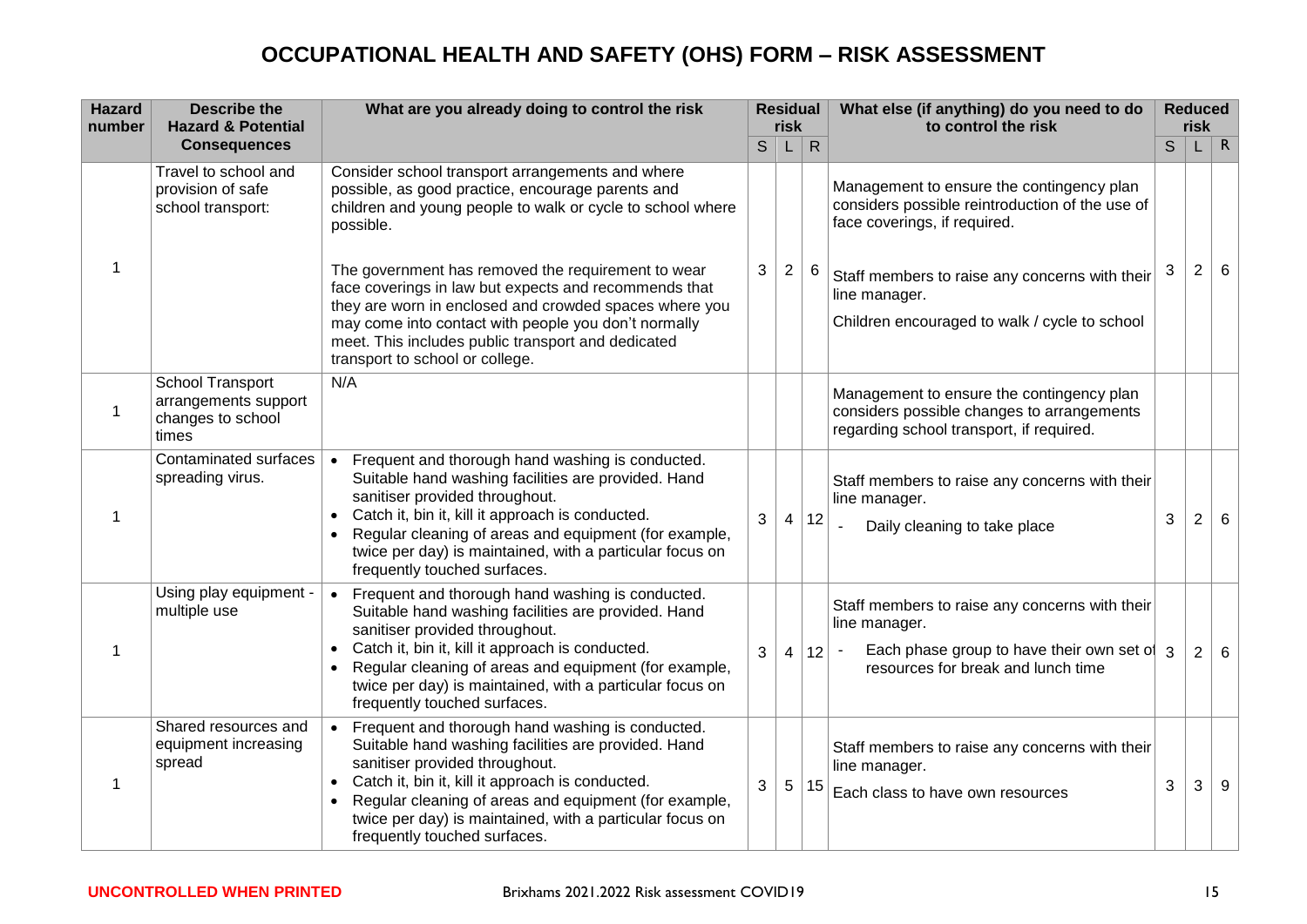| <b>Hazard</b><br>number | <b>Describe the</b><br><b>Hazard &amp; Potential</b>                                          | What are you already doing to control the risk                                                                                                                                                                                                                                                                                                                                                                                                                                                                                                                                                                                        |              | <b>Residual</b><br>risk |              | What else (if anything) do you need to do<br>to control the risk                                                                                                                                                                                                                                                                                                                                   | <b>Reduced</b><br>risk |   |          |
|-------------------------|-----------------------------------------------------------------------------------------------|---------------------------------------------------------------------------------------------------------------------------------------------------------------------------------------------------------------------------------------------------------------------------------------------------------------------------------------------------------------------------------------------------------------------------------------------------------------------------------------------------------------------------------------------------------------------------------------------------------------------------------------|--------------|-------------------------|--------------|----------------------------------------------------------------------------------------------------------------------------------------------------------------------------------------------------------------------------------------------------------------------------------------------------------------------------------------------------------------------------------------------------|------------------------|---|----------|
|                         | <b>Consequences</b>                                                                           |                                                                                                                                                                                                                                                                                                                                                                                                                                                                                                                                                                                                                                       | $\mathsf{S}$ | L                       | $\mathsf{R}$ |                                                                                                                                                                                                                                                                                                                                                                                                    | S                      |   | $\mid R$ |
| 1                       | Cleaning staff and<br>hygiene contractor's<br>capacity - providing<br>additional requirements | Discuss with cleaning contractors or staff the additional<br>cleaning requirements and agree additional hours to allow<br>for this. Ensure cleaning products being used are suitable<br>and that adequate supplies of cleaning materials are<br>available. See<br>https://www.gov.uk/government/publications/safe-working-<br>in-education-childcare-and-childrens-social-care/safe-<br>working-in-education-childcare-and-childrens-social-care-<br>settings-including-the-use-of-personal-protective-<br>equipment-ppe<br>and<br>https://www.gov.uk/government/publications/covid-19-<br>decontamination-in-non-healthcare-settings | 3            | $5\overline{)}$         | 15           | Staff members to raise any concerns with their<br>line manager.<br>- Caretaker to monitor cleaning with SLT and<br>take responsibility for shared areas (staff room<br>toilets / bins)<br>- Child / adult handwashing<br>- COSHH lists in class and training provided<br>- Cleaning resource list in tray<br>- Surfaces to be cleaned twice a day<br>- 'clutter' to be removed from the classrooms | 3                      | 3 | 9        |
| 1, 10                   | Sufficient handwashing<br>facilities for staff and<br>pupils                                  | Where a sink is not nearby, provide supervised access to<br>hand sanitiser in classrooms and other learning<br>environments. Plan in regular access to facilities throughout<br>the day.                                                                                                                                                                                                                                                                                                                                                                                                                                              | 3            | 6                       | 18           | Provide additional sinks where possible.<br>Staff members to raise any concerns with their<br>line manager.<br>Hand sanitisers in classrooms / outside /<br>hall and at the entrance and exit gates<br>Child hand washing regularly<br>Handwashing modelled by all adults<br>Handwashing monitored by adults in class<br>Reminders with images to be displayed around<br>school                    | 3                      | 3 | 9        |
| $\mathbf{1}$            | Additional time for staff<br>and pupils to carry out<br>handwashing                           | Frequent hand cleaning as part of normal routine. Stagger<br>regular access to handwashing facilities through the day.                                                                                                                                                                                                                                                                                                                                                                                                                                                                                                                | 3            | 4                       | 12           | Handwashing built into daily routines                                                                                                                                                                                                                                                                                                                                                              | 3                      | 3 | 9        |
| 1                       | Handwashing practice<br>with children                                                         | Review the guidance on hand cleaning and introduce<br>handwashing songs for younger children. Ensure that help<br>is available for children and young people who have trouble<br>cleaning their hands independently. See guidance and<br>resources available at:                                                                                                                                                                                                                                                                                                                                                                      | 3            |                         | 4 12         | Staff members to raise any concerns with their<br>line manager.<br>Handwashing built into daily routines<br>Revisit videos                                                                                                                                                                                                                                                                         | $\mathbf{3}$           | 3 | 9        |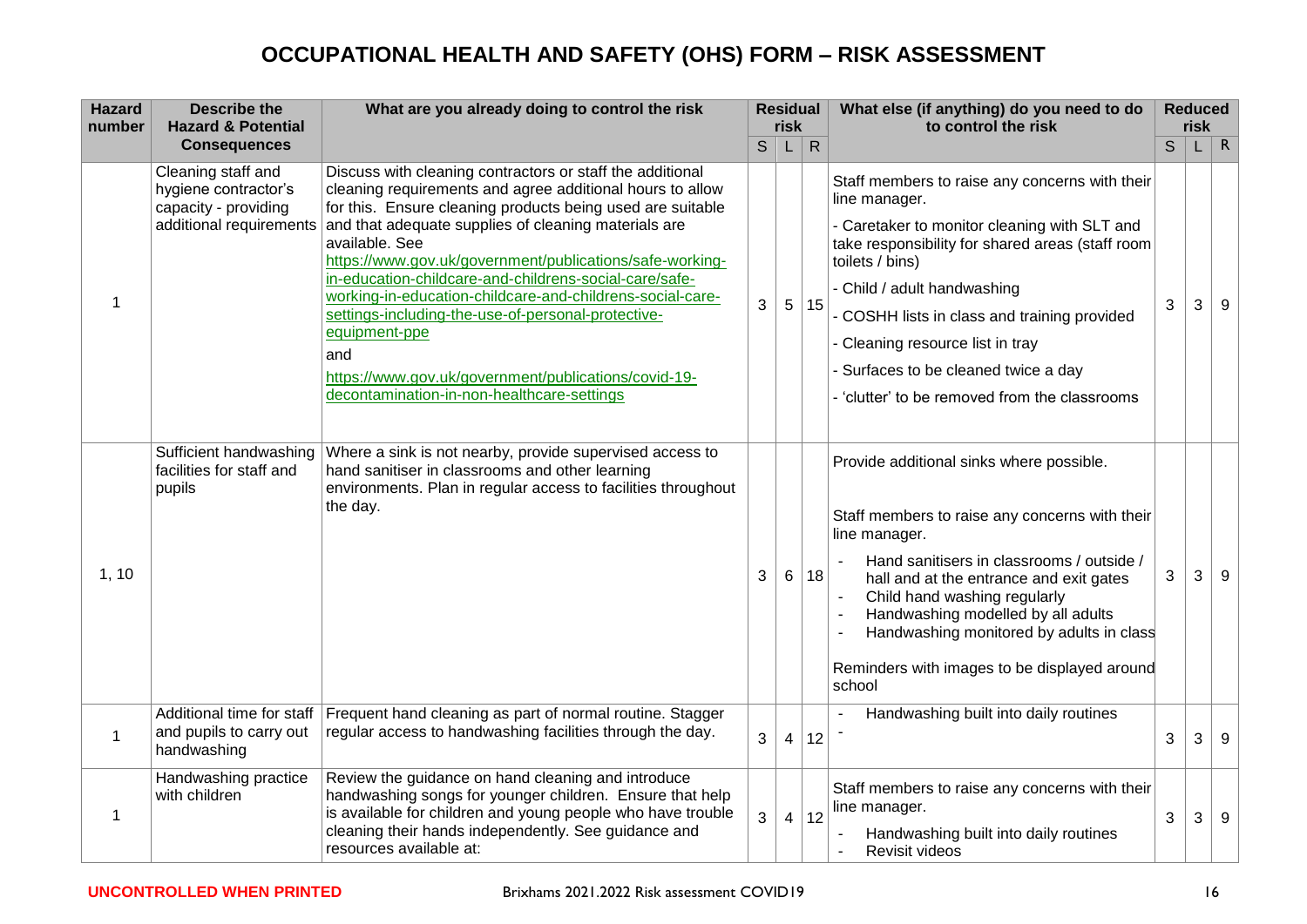| <b>Hazard</b><br>number | <b>Describe the</b><br><b>Hazard &amp; Potential</b>                                                                                                    | What are you already doing to control the risk                                                                                                                                                                                                                       |   | <b>Residual</b><br>risk |              | What else (if anything) do you need to do<br>to control the risk                                                                                                                                                |   | <b>Reduced</b><br>risk |              |
|-------------------------|---------------------------------------------------------------------------------------------------------------------------------------------------------|----------------------------------------------------------------------------------------------------------------------------------------------------------------------------------------------------------------------------------------------------------------------|---|-------------------------|--------------|-----------------------------------------------------------------------------------------------------------------------------------------------------------------------------------------------------------------|---|------------------------|--------------|
|                         | <b>Consequences</b>                                                                                                                                     |                                                                                                                                                                                                                                                                      | S |                         | $\mathsf{R}$ |                                                                                                                                                                                                                 | S |                        | $\mathsf{R}$ |
|                         |                                                                                                                                                         | https://e-<br>bug.eu/eng_home.aspx?cc=eng&ss=1&t=Information%20a<br>bout%20the%20Coronavirus                                                                                                                                                                         |   |                         |              |                                                                                                                                                                                                                 |   |                        |              |
| 1, 9                    | Sufficient supplies of<br>soap and cleaning<br>products                                                                                                 | Discuss with suppliers and contractors to ensure sufficient<br>supplies and deliveries. Use regular detergents and bleach.<br>Review COSHH assessments and implement additional<br>controls required where there has been any change in<br>products.                 | 3 | 5 <sup>2</sup>          | 15           | Resources / equipment ordered before children<br>return to school<br>Levels of resources monitored and checked by<br>site manager                                                                               | 3 | 3                      | 9            |
|                         |                                                                                                                                                         | COVID-19: cleaning of non-healthcare settings guidance.                                                                                                                                                                                                              |   |                         |              |                                                                                                                                                                                                                 |   |                        |              |
| 1                       | Toilets being<br>overcrowded                                                                                                                            | General use of toilet facilities should ensure normal usage.                                                                                                                                                                                                         | 3 | $5\overline{)}$         | 15           | Staff members to raise any concerns with<br>their line manager<br>Children to access to toilet closest to their<br>classroom.<br>1 in 1 out systems to be in place<br>Each class has its own toilet block       | 3 | 3                      | 9            |
| $\overline{2}$          | Inadequate training for<br>Heads on completion<br>of RA for covid-19<br>return leading to<br>anxiety and lack of the<br>reassurance needed<br>for staff | Guidance, risk assessment and checklist provided to<br>schools, Schools DfE Helpline and resources, access to<br>support via LA.                                                                                                                                     | 3 | $\overline{4}$          |              | Weekly messages and conversations with<br>staff<br>Emails, texts and staff notice board to be<br>used<br>$12$ .<br>Staff training<br>Morning briefing<br>Support from LA and Trust advisers for Head<br>teacher | 3 | $\overline{2}$         | 6            |
| 1, 2                    | Insufficient staff<br>capacity to deal with<br>increased numbers of<br>pupils - Shortage of<br>teachers to maintain<br>staff to pupil ratios            | Schools may need to alter the way in which they deploy<br>their staff and use existing staff more flexibly to welcome<br>back all pupils on the 6 <sup>th</sup> September 2021. Managers<br>should discuss and agree any changes to staff roles with<br>individuals. | 3 | 5                       | 15           |                                                                                                                                                                                                                 | 3 | 5 <sup>1</sup>         | 15           |
| 2                       | Anxiety levels of staff<br>and community<br>causing breakdown in                                                                                        | Talk to staff about (or where not possible put in writing) the<br>plans (for example, following current Government guidance,<br>safety measures, Lateral Flow Device testing, Government                                                                             | 3 | $\overline{4}$          | 12           | Staff members to raise any concerns with their<br>line manager.                                                                                                                                                 | 3 | 3                      | 9            |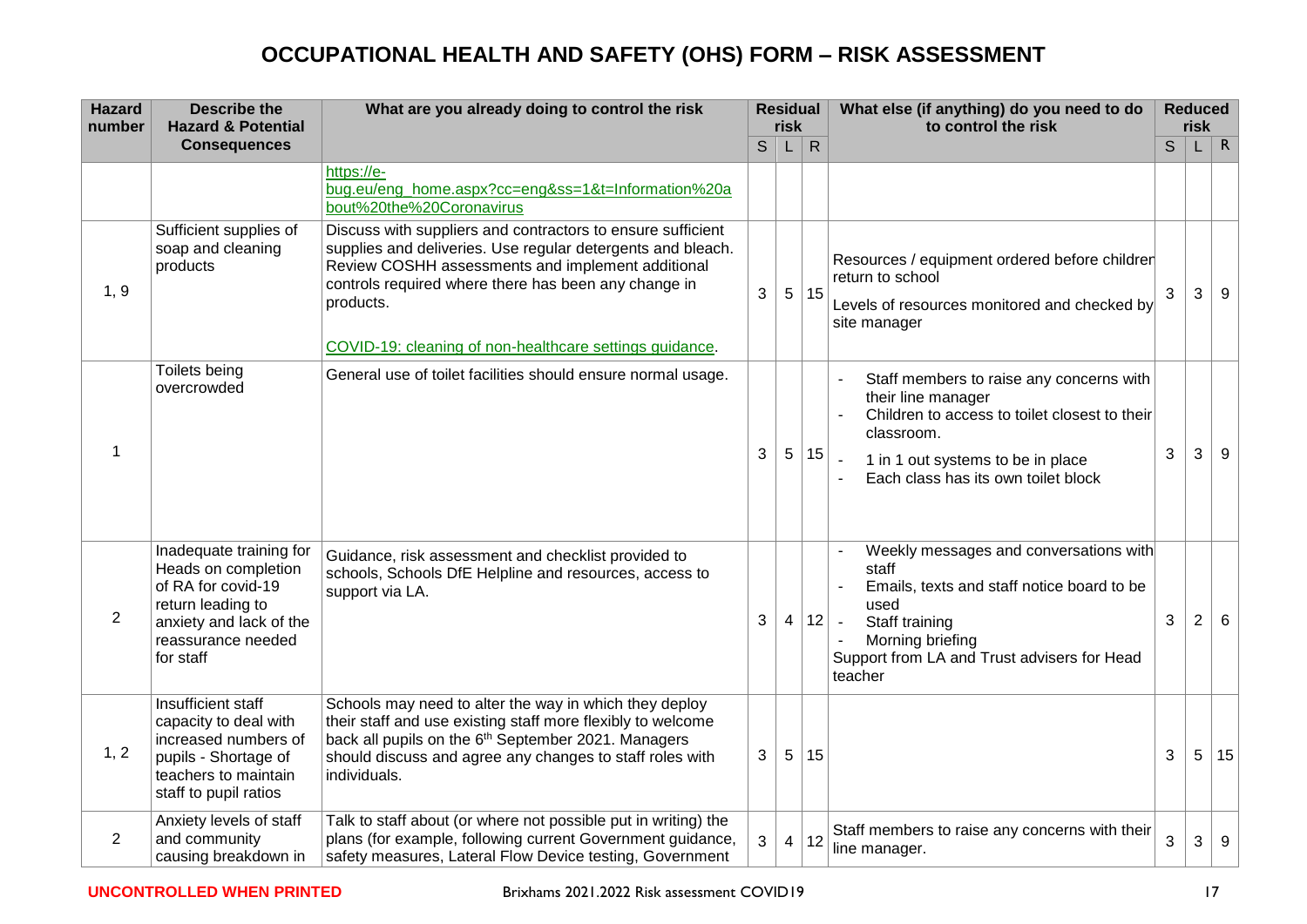| <b>Hazard</b><br>number | <b>Describe the</b><br><b>Hazard &amp; Potential</b>                                                                  | What are you already doing to control the risk                                                                                                                                                                                                                                                                                                                                                                                                                                                                                                                                                                                                                                                                                                                                                                                                                                                                                                                                                                                                                                                                                                                                                                                                                      |              | <b>Residual</b><br>risk |              | What else (if anything) do you need to do<br>to control the risk                                                                                                                                                                                                                                      |   | <b>Reduced</b><br>risk |          |
|-------------------------|-----------------------------------------------------------------------------------------------------------------------|---------------------------------------------------------------------------------------------------------------------------------------------------------------------------------------------------------------------------------------------------------------------------------------------------------------------------------------------------------------------------------------------------------------------------------------------------------------------------------------------------------------------------------------------------------------------------------------------------------------------------------------------------------------------------------------------------------------------------------------------------------------------------------------------------------------------------------------------------------------------------------------------------------------------------------------------------------------------------------------------------------------------------------------------------------------------------------------------------------------------------------------------------------------------------------------------------------------------------------------------------------------------|--------------|-------------------------|--------------|-------------------------------------------------------------------------------------------------------------------------------------------------------------------------------------------------------------------------------------------------------------------------------------------------------|---|------------------------|----------|
|                         | <b>Consequences</b>                                                                                                   |                                                                                                                                                                                                                                                                                                                                                                                                                                                                                                                                                                                                                                                                                                                                                                                                                                                                                                                                                                                                                                                                                                                                                                                                                                                                     | $\mathsf{S}$ | L                       | $\mathsf{R}$ |                                                                                                                                                                                                                                                                                                       | S |                        | $\mid R$ |
|                         | staffing ratios,<br>compromising group<br>sizes.                                                                      | vaccination progress etc.), including discussing whether<br>training would be helpful.                                                                                                                                                                                                                                                                                                                                                                                                                                                                                                                                                                                                                                                                                                                                                                                                                                                                                                                                                                                                                                                                                                                                                                              |              |                         |              |                                                                                                                                                                                                                                                                                                       |   |                        |          |
| 1                       | Staff understanding of<br>new changes - safe<br>practice at work & in<br>classroom. Teaching in<br>a safe environment | Talk to staff about the plans (for example, following current<br>Government guidance, safety measures, Lateral Flow<br>Device testing, Government vaccination progress etc.),<br>including discussing whether training would be helpful.                                                                                                                                                                                                                                                                                                                                                                                                                                                                                                                                                                                                                                                                                                                                                                                                                                                                                                                                                                                                                            | 3            | $\overline{4}$          | 12           | Staff members to raise any concerns with their<br>line manager.<br>Weekly check-ins<br>Shared risks assessments and plans<br>Staff training and handbook<br>Staff counselling services available                                                                                                      | 3 | 3                      | 9        |
|                         | Accessing testing<br>arrangements are clear<br>for all staff and pupils                                               | Access to lateral flow testing is already available.<br>Staff members currently conduct lateral flow self-tests.<br>All secondary school pupils should receive 2 on-site lateral<br>flow device tests, 3 to 5 days apart, on their return in the<br>autumn term (testing may commence from 3 working days<br>before the start of term and can stagger return of pupils<br>across the first week to manage this. Pupils should then<br>continue to test twice weekly at home until the end of<br>September) in accordance with Schools COVID-19<br>operational guidance updated 17/08/2021<br>All FE providers, except independent training providers<br>(ITPs) and adult community learning providers (ACLPs),<br>should offer students 2 on-site lateral flow device tests on<br>return, 3 to 5 days apart, in the autumn term. You may<br>commence testing from 3 working days before the start of<br>term and can stagger the return of students across the first<br>week to manage this. Students and staff should then<br>continue to test twice weekly at home until the end of<br>September, when this will be reviewed. ITPs and ACLPs<br>are not required to set up an asymptomatic test site (ATS).<br>All tests should be completed at home by staff and | 3            | 3                       | 9            | You should encourage students to take up<br>the offer of both doses of the vaccine, as<br>soon as they become eligible. This includes<br>health and social care students, aged 16 and<br>above, undertaking related work placements.<br>All information / risk assessments to be<br>shared with staff | 3 | 3                      | 9        |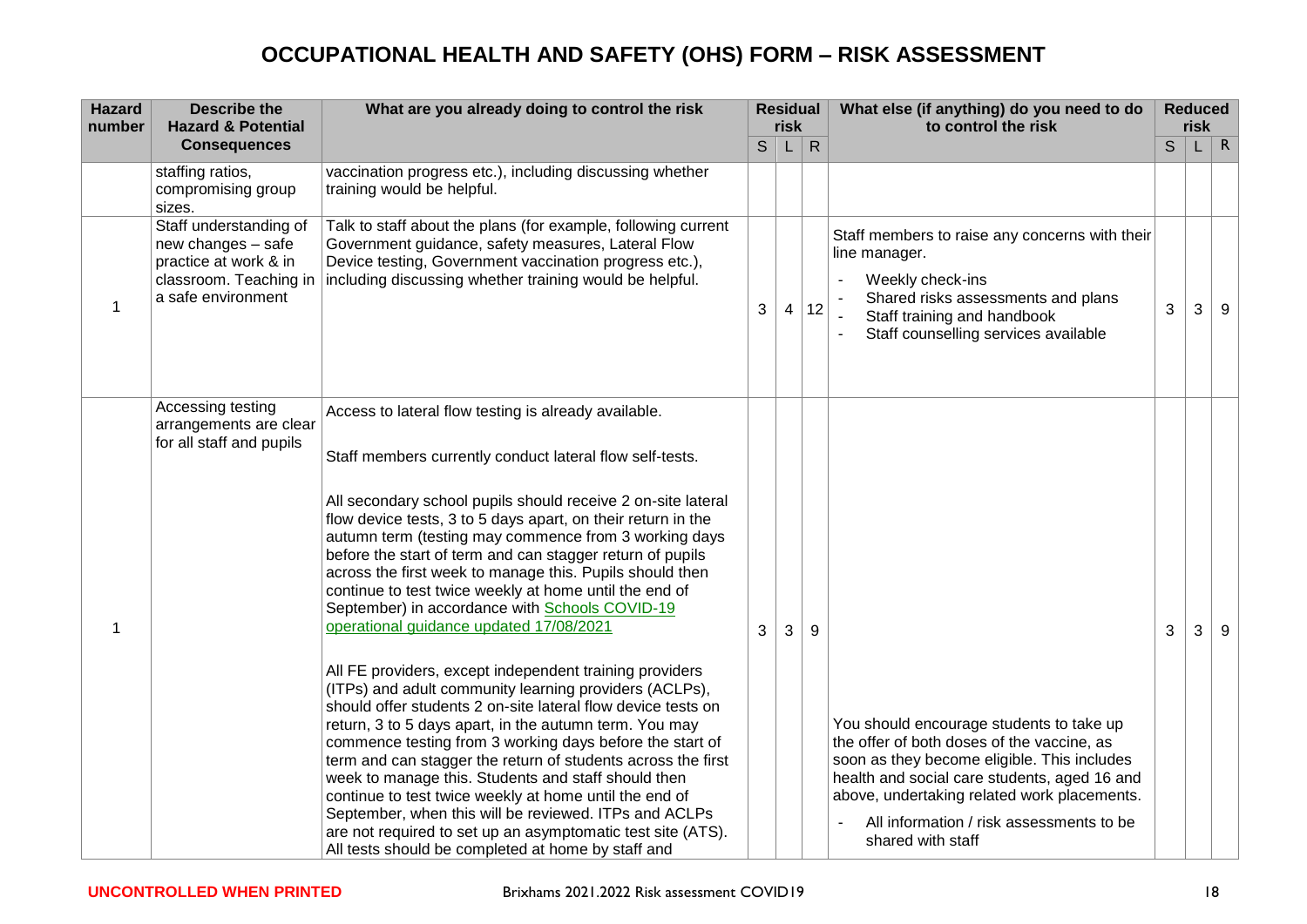| <b>Hazard</b><br>number | <b>Describe the</b><br><b>Hazard &amp; Potential</b>                                                                                                              | What are you already doing to control the risk                                                                                                                                                                                                                                                                                                                                                                                                                                                                                                                                                                                                                                                                                                                                                                                                 |    | <b>Residual</b><br>risk |              | What else (if anything) do you need to do<br>to control the risk                                                                                                                                                                                                                                                                                                                           |   | <b>Reduced</b><br>risk |     |
|-------------------------|-------------------------------------------------------------------------------------------------------------------------------------------------------------------|------------------------------------------------------------------------------------------------------------------------------------------------------------------------------------------------------------------------------------------------------------------------------------------------------------------------------------------------------------------------------------------------------------------------------------------------------------------------------------------------------------------------------------------------------------------------------------------------------------------------------------------------------------------------------------------------------------------------------------------------------------------------------------------------------------------------------------------------|----|-------------------------|--------------|--------------------------------------------------------------------------------------------------------------------------------------------------------------------------------------------------------------------------------------------------------------------------------------------------------------------------------------------------------------------------------------------|---|------------------------|-----|
|                         | <b>Consequences</b>                                                                                                                                               |                                                                                                                                                                                                                                                                                                                                                                                                                                                                                                                                                                                                                                                                                                                                                                                                                                                | S. | L.                      | $\mathsf{R}$ |                                                                                                                                                                                                                                                                                                                                                                                            | S |                        | L R |
|                         |                                                                                                                                                                   | students, in accordance with <b>Further education COVID-19</b><br>operational guidance.<br>Staff and pupils with a positive LFD test result should self-<br>isolate and get a PCR test.                                                                                                                                                                                                                                                                                                                                                                                                                                                                                                                                                                                                                                                        |    |                         |              | Staff advised of testing information througl<br>staff training<br>Information shared with staff following LA<br>briefings weekly<br>Staff members to raise any concerns with their<br>line manager.                                                                                                                                                                                        |   |                        |     |
| 1, 10                   | Conditions for use of<br>fluid resistant face<br>mask and other<br>equipment when<br>dealing with a<br>symptomatic child are<br>clear and understood<br>by staff. | See 'Dealing with suspected and confirmed cases / cases'<br>below.<br>If contact with a symptomatic child or young person is<br>necessary, then gloves, an apron and a face mask should<br>be worn by the supervising adult. If a risk assessment<br>determines that there is a risk of splashing to the eyes, for<br>example from coughing, spitting, or vomiting, then eye<br>protection should also be worn. Ensuring that fluid resistant<br>face masks are available for all schools, a supply is<br>maintained and correct donning/doffing and correct use of<br>is conducted.<br>https://www.gov.uk/government/publications/safe-working-<br>in-education-childcare-and-childrens-social-care/safe-<br>working-in-education-childcare-and-childrens-social-care-<br>settings-including-the-use-of-personal-protective-<br>equipment-ppe | 3  | $\overline{4}$          | 12           | Staff training may be required for the correct<br>use of PPE.<br>Staff members to raise any concerns with their<br>line manager.<br>Clear guideline / timetables / procedures to<br>be followed and adhered to<br>PPE equipment to be available (if needed)<br>All cleaning equipment to be easily<br>available to all staff                                                               | 3 | 3                      | 9   |
| 1, 10                   | Use of PPE                                                                                                                                                        | Pupils whose care routinely already involves the use of<br>PPE due to their intimate care needs will continue to<br>receive their care in the same way. Follow guidance<br>https://www.gov.uk/government/publications/safe-working-<br>in-education-childcare-and-childrens-social-care/safe-<br>working-in-education-childcare-and-childrens-social-care-<br>settings-including-the-use-of-personal-protective-<br>equipment-ppe                                                                                                                                                                                                                                                                                                                                                                                                              | 3  | 4                       | $\vert$ 12   | Some FE courses, such as vocational training,<br>healthcare-related courses and the performing<br>arts may pose particular risks of aerosol, drople<br>and surface transmission and may therefore<br>warrant increased consideration, for example,<br>face coverings, ventilation or cleaning in<br>accordance with guidance issued for the<br>relevant professional working arrangements. | 3 | $\overline{2}$         | 6   |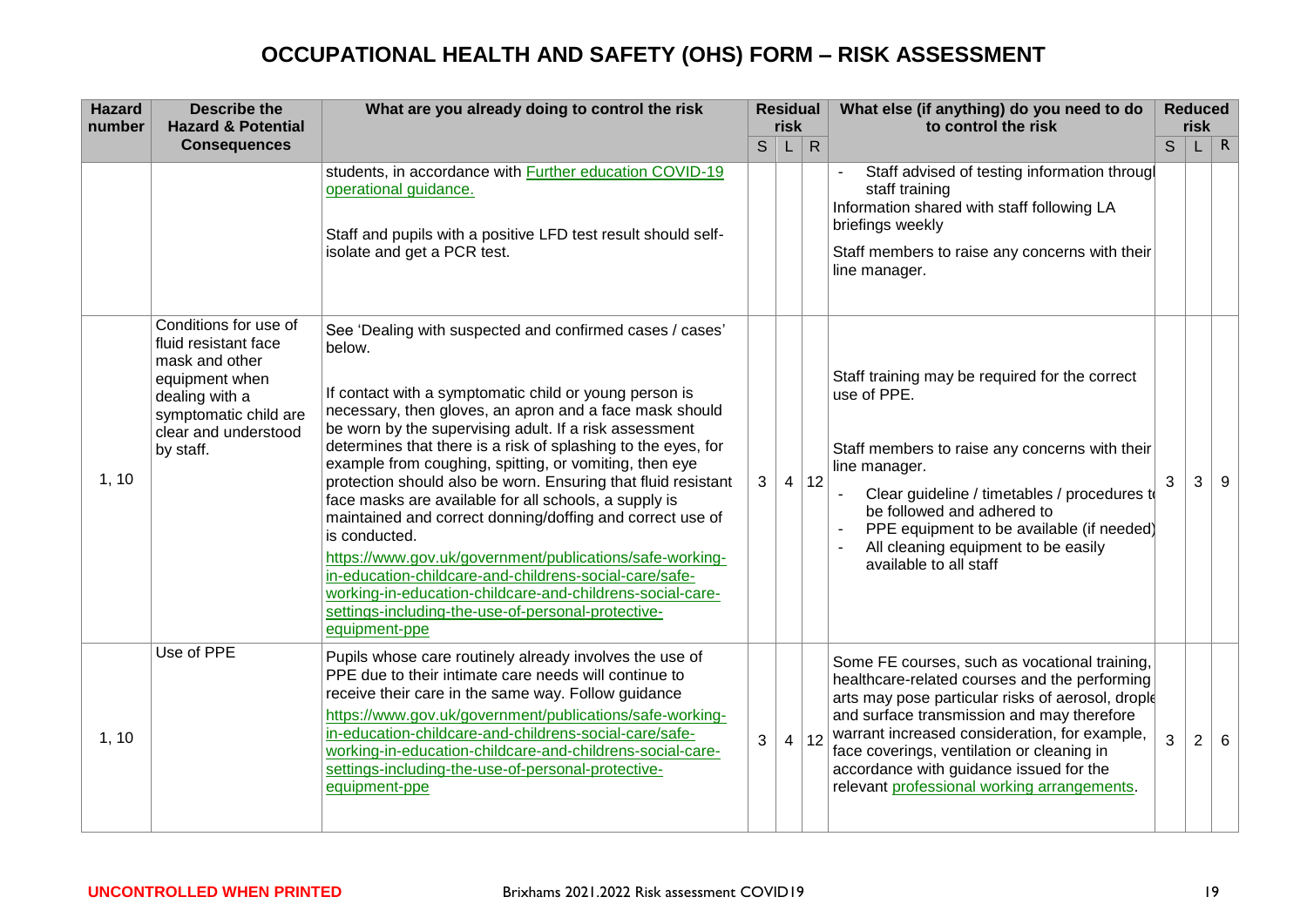| <b>Hazard</b><br>number | <b>Describe the</b><br><b>Hazard &amp; Potential</b>     | What are you already doing to control the risk                                                                                                                                                                                                                                                                                                                                                                                                                                                                                                                                                                                                                                                                                                                                  |              | <b>Residual</b><br>risk |              | What else (if anything) do you need to do<br>to control the risk                                                                                                                                                                                                                                                                                                                                                                                                                                                                                                                                                                                                                        |   | <b>Reduced</b><br><b>risk</b> |          |
|-------------------------|----------------------------------------------------------|---------------------------------------------------------------------------------------------------------------------------------------------------------------------------------------------------------------------------------------------------------------------------------------------------------------------------------------------------------------------------------------------------------------------------------------------------------------------------------------------------------------------------------------------------------------------------------------------------------------------------------------------------------------------------------------------------------------------------------------------------------------------------------|--------------|-------------------------|--------------|-----------------------------------------------------------------------------------------------------------------------------------------------------------------------------------------------------------------------------------------------------------------------------------------------------------------------------------------------------------------------------------------------------------------------------------------------------------------------------------------------------------------------------------------------------------------------------------------------------------------------------------------------------------------------------------------|---|-------------------------------|----------|
|                         | <b>Consequences</b>                                      |                                                                                                                                                                                                                                                                                                                                                                                                                                                                                                                                                                                                                                                                                                                                                                                 | $\mathsf{S}$ | L                       | $\mathsf{R}$ |                                                                                                                                                                                                                                                                                                                                                                                                                                                                                                                                                                                                                                                                                         | S |                               | $\mid R$ |
|                         |                                                          |                                                                                                                                                                                                                                                                                                                                                                                                                                                                                                                                                                                                                                                                                                                                                                                 |              |                         |              | Staff training may be required for the correct<br>use of PPE.<br>Staff members to raise any concerns with their<br>line manager.<br>PPE to be available when dealing with<br>intimate care<br>Guidelines around PPE to be shared<br>through staff training<br>Full PPE in staff room                                                                                                                                                                                                                                                                                                                                                                                                    |   |                               |          |
| 1, 10                   | Use of PPE<br>Lack of understanding                      | Adequate training / briefing on donning / doffing, use of and<br>safe disposal<br>https://www.gov.uk/government/publications/covid-19-<br>personal-protective-equipment-use-for-non-aerosol-<br>generating-procedures<br>Follow guidance on putting on and taking off standard PPE<br>and above guidance on use in education settings.                                                                                                                                                                                                                                                                                                                                                                                                                                          | 3            |                         | 4 12         | Staff members to raise any concerns with their<br>line manager.<br>Staff training revisited (6 <sup>th</sup> September)                                                                                                                                                                                                                                                                                                                                                                                                                                                                                                                                                                 | 3 | $\overline{2}$                | 6        |
| 1                       | Dealing with suspected<br>and confirmed cases /<br>cases | Additional PPE for COVID-19 is only required in a very<br>limited number of scenarios:<br>if an individual child, young person or student<br>becomes ill with COVID-19 symptoms and only<br>then if close contact is necessary<br>when performing aerosol generating procedures<br>(AGPs)<br>Individuals are not required to self-isolate if they live in the<br>same household as someone with COVID-19, or are a<br>close contact of someone with COVID-19, and any of the<br>following apply:<br>They are fully vaccinated (this means 14 days have<br>passed since your final dose of a COVID-19<br>vaccine given by the NHS).<br>They are below the age of 18 years and 6 months<br>They have taken part in or are currently part of an<br>approved COVID-19 vaccine trial | 3            |                         | 6 18         | If a staff member has a confirmed positive<br>diagnosis of COVID-19 and there is<br>reasonable evidence that it is likely to have<br>been caused by an occupational exposure<br>(work related), it must be initially reported on<br>SHE Assure as an occupational health<br>incident and the Torbay Council Corporate<br>Health and Safety team must be informed to<br>enable then to identify if the incident is<br>reportable to the HSE under RIDDOR. If the<br>incident is reportable the Corporate Health<br>and Safety Team will complete the required<br>notification and will inform the relevant<br>school.<br>Staff members to raise any concerns with<br>their line manager. | 3 |                               | 4 12     |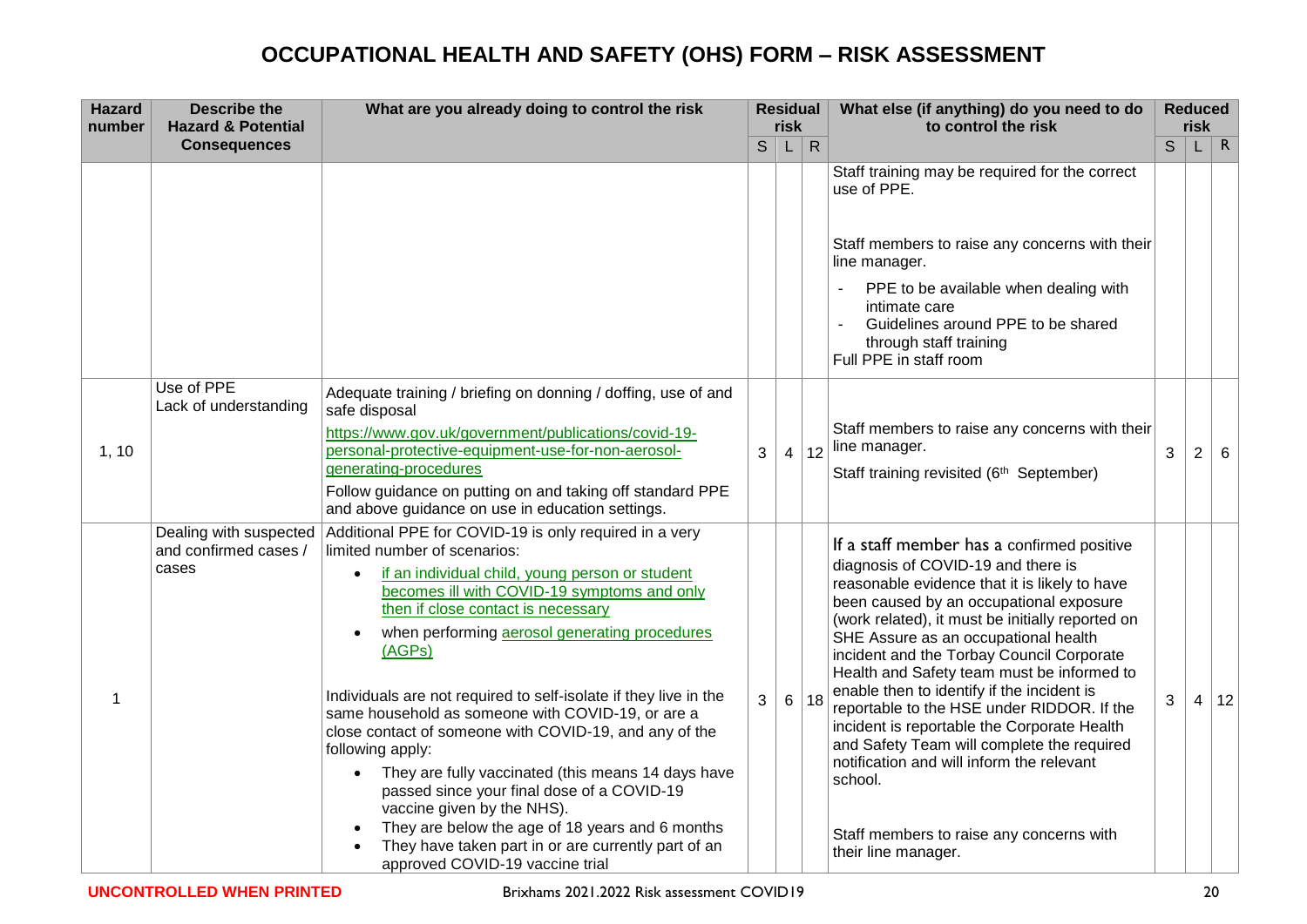| <b>Hazard</b><br>number | <b>Describe the</b><br><b>Hazard &amp; Potential</b>              | What are you already doing to control the risk                                                                                                                                                                                                                                                                                                                                                                                                                                                                                                                                                                                                                                                                                                                                                                                                                                                                                                                                                                                                                                                                                                                                                                                                                       |   | <b>Residual</b><br>risk |              | What else (if anything) do you need to do<br>to control the risk                                                                                                                                                   |   | <b>Reduced</b><br><u>risk</u> |              |
|-------------------------|-------------------------------------------------------------------|----------------------------------------------------------------------------------------------------------------------------------------------------------------------------------------------------------------------------------------------------------------------------------------------------------------------------------------------------------------------------------------------------------------------------------------------------------------------------------------------------------------------------------------------------------------------------------------------------------------------------------------------------------------------------------------------------------------------------------------------------------------------------------------------------------------------------------------------------------------------------------------------------------------------------------------------------------------------------------------------------------------------------------------------------------------------------------------------------------------------------------------------------------------------------------------------------------------------------------------------------------------------|---|-------------------------|--------------|--------------------------------------------------------------------------------------------------------------------------------------------------------------------------------------------------------------------|---|-------------------------------|--------------|
|                         | <b>Consequences</b>                                               |                                                                                                                                                                                                                                                                                                                                                                                                                                                                                                                                                                                                                                                                                                                                                                                                                                                                                                                                                                                                                                                                                                                                                                                                                                                                      | S | L                       | $\mathsf{R}$ |                                                                                                                                                                                                                    | S |                               | $\mathsf{R}$ |
|                         |                                                                   | They are not able to get vaccinated for medical<br>reasons<br>NHS Test and Trace shall inform an individual who has<br>been in close contact with a positive COVID-19 case and<br>shall be advised to take a PCR test.<br>Managers shall encourage all individuals to take a PCR test<br>if advised to do so.<br>Adults (>18 years and 6 months old) if they choose not to<br>get vaccinated will need to self-isolate if identified as a<br>close contact.<br>Anyone with COVID-19 symptoms or a positive test result<br>shall stay at home and self-isolate immediately. If you have<br>symptoms of COVID-19, you should arrange to have a PCR<br>test as soon as possible. This still applies even if you have<br>received one or more doses of COVID-19 vaccine.<br>You could be fined if you do not self-isolate following a<br>notification by NHS Test and Trace.<br>Early years children are not included in the rapid testing<br>programme<br>Children who are aged under 5 years old who are identified<br>as close contacts will only be advised to take a PCR test if<br>the positive case is in their own household.<br>See stay at home: guidance for households with possible or<br>confirmed coronavirus (COVID-19) infection' Updated<br>31/08/2021 |   |                         |              | Guidance to be read by all staff<br>Virtual staff meetings for training<br>Head teacher / Deputy and Assistant hea<br>teacher to support staff<br>Isolation advice to be followed<br>Hygiene advice to be followed |   |                               |              |
| 1                       | Vulnerable groups who<br>are clinically, extremely<br>vulnerable. | Clinically extremely vulnerable (CEV) people are advised,<br>as a minimum, to follow the same guidance as everyone<br>else. It is important that everyone adheres to this guidance,<br>but CEV people may wish to think particularly carefully<br>about the additional precautions they can continue to take.<br>Further information can be found in the guidance on                                                                                                                                                                                                                                                                                                                                                                                                                                                                                                                                                                                                                                                                                                                                                                                                                                                                                                 | 3 | 3                       | 9            | Staff members to raise any concerns with their<br>line manager.<br>Regular communication with any<br>vulnerable families / staff                                                                                   | 3 | 3                             | 9            |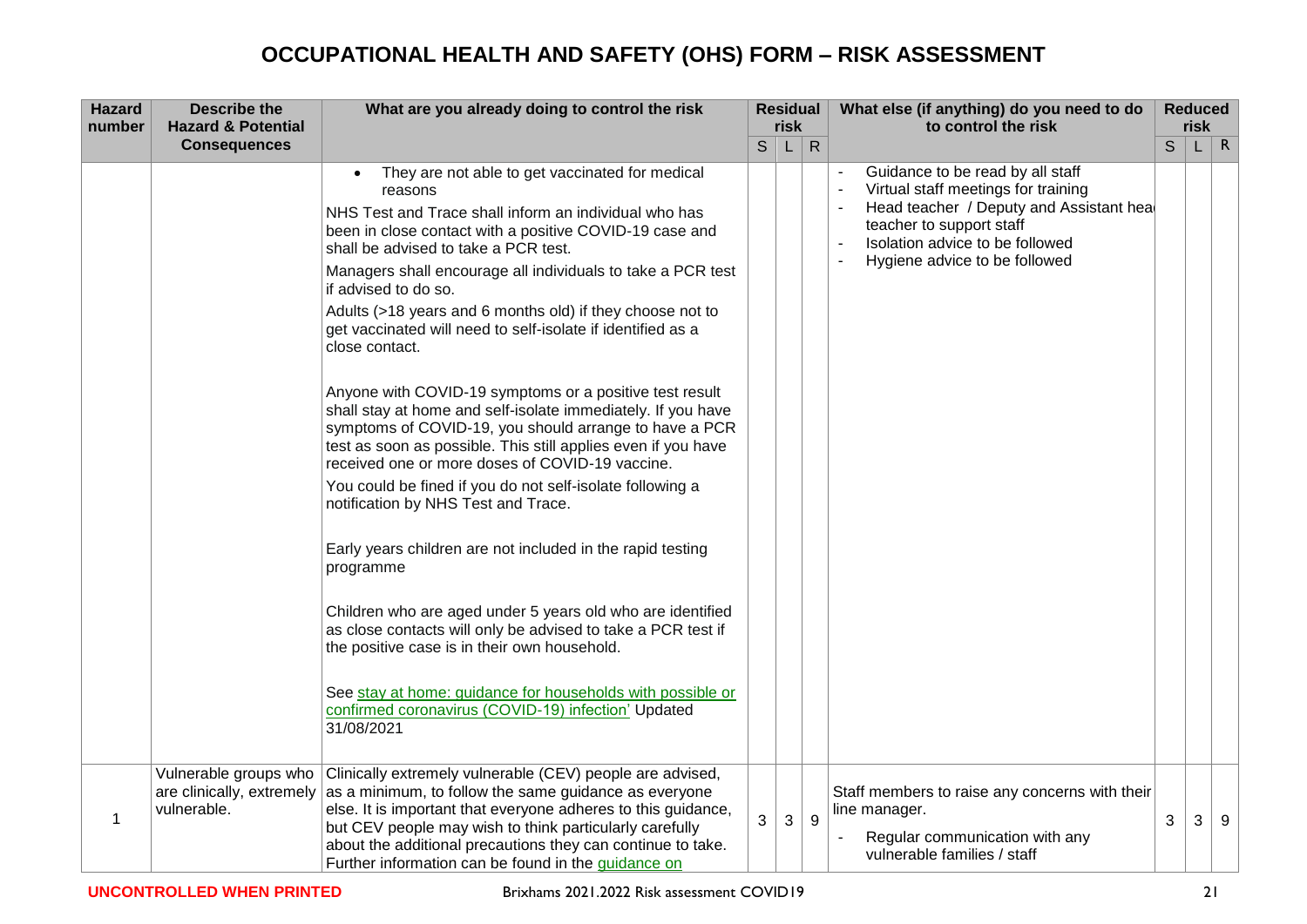| <b>Hazard</b><br>number | <b>Describe the</b><br><b>Hazard &amp; Potential</b> | What are you already doing to control the risk                                                                                                                                                                                                                                                                                                                                                                                                                                                                                 |   | <b>Residual</b><br>risk |                | What else (if anything) do you need to do<br>to control the risk |   | <b>Reduced</b><br><b>risk</b> |              |
|-------------------------|------------------------------------------------------|--------------------------------------------------------------------------------------------------------------------------------------------------------------------------------------------------------------------------------------------------------------------------------------------------------------------------------------------------------------------------------------------------------------------------------------------------------------------------------------------------------------------------------|---|-------------------------|----------------|------------------------------------------------------------------|---|-------------------------------|--------------|
|                         | <b>Consequences</b>                                  |                                                                                                                                                                                                                                                                                                                                                                                                                                                                                                                                | S | L                       | $\mathsf{R}$   |                                                                  | S |                               | $\mathsf{R}$ |
|                         |                                                      | protecting people who are CEV from COVID-19 Updated<br>11/08/2021                                                                                                                                                                                                                                                                                                                                                                                                                                                              |   |                         |                |                                                                  |   |                               |              |
|                         |                                                      | All clinically extremely vulnerable (CEV) children and young<br>people should attend their education setting unless they are<br>one of the very small number of children and young people<br>under pediatric or other specialist care who have been<br>advised by their clinician or other specialist not to attend.                                                                                                                                                                                                           |   |                         |                |                                                                  |   |                               |              |
|                         |                                                      | Where a pupil is unable to attend school because they are<br>complying with clinical and/or public health advice, we<br>expect schools to be able to immediately offer them access<br>to remote education. Schools should monitor engagement<br>with this activity.                                                                                                                                                                                                                                                            |   |                         |                |                                                                  |   |                               |              |
|                         |                                                      | If parents of pupils with significant risk factors are<br>concerned, we recommend schools discuss their concerns<br>and provide reassurance of the measures they are putting<br>in place to reduce the risk in school. Schools should be<br>clear with parents that pupils of compulsory school age<br>must be in school unless a statutory reason applies (for<br>example, the pupil has been granted a leave of absence, is<br>unable to attend because of sickness, is absent for a<br>necessary religious observance etc.) |   |                         |                |                                                                  |   |                               |              |
|                         | Children with EHCP                                   | In particular, young people with a social worker<br>or EHC plans are expected to attend provision (subject to<br>public health advice), because of their safeguarding and<br>welfare needs.                                                                                                                                                                                                                                                                                                                                    |   |                         |                |                                                                  |   |                               |              |
| 1, 2                    |                                                      | If vulnerable students do not attend, you should:<br>work together with the local authority and social<br>worker (where applicable) to follow up with the<br>parent or carer to explore the reason for absence<br>and discuss their concerns<br>work closely with other professionals, where<br>appropriate, to support attendance                                                                                                                                                                                             | 3 | $\overline{4}$          | $\overline{2}$ | Staff members to raise any concerns with their<br>line manager.  | 3 | 3                             | 9            |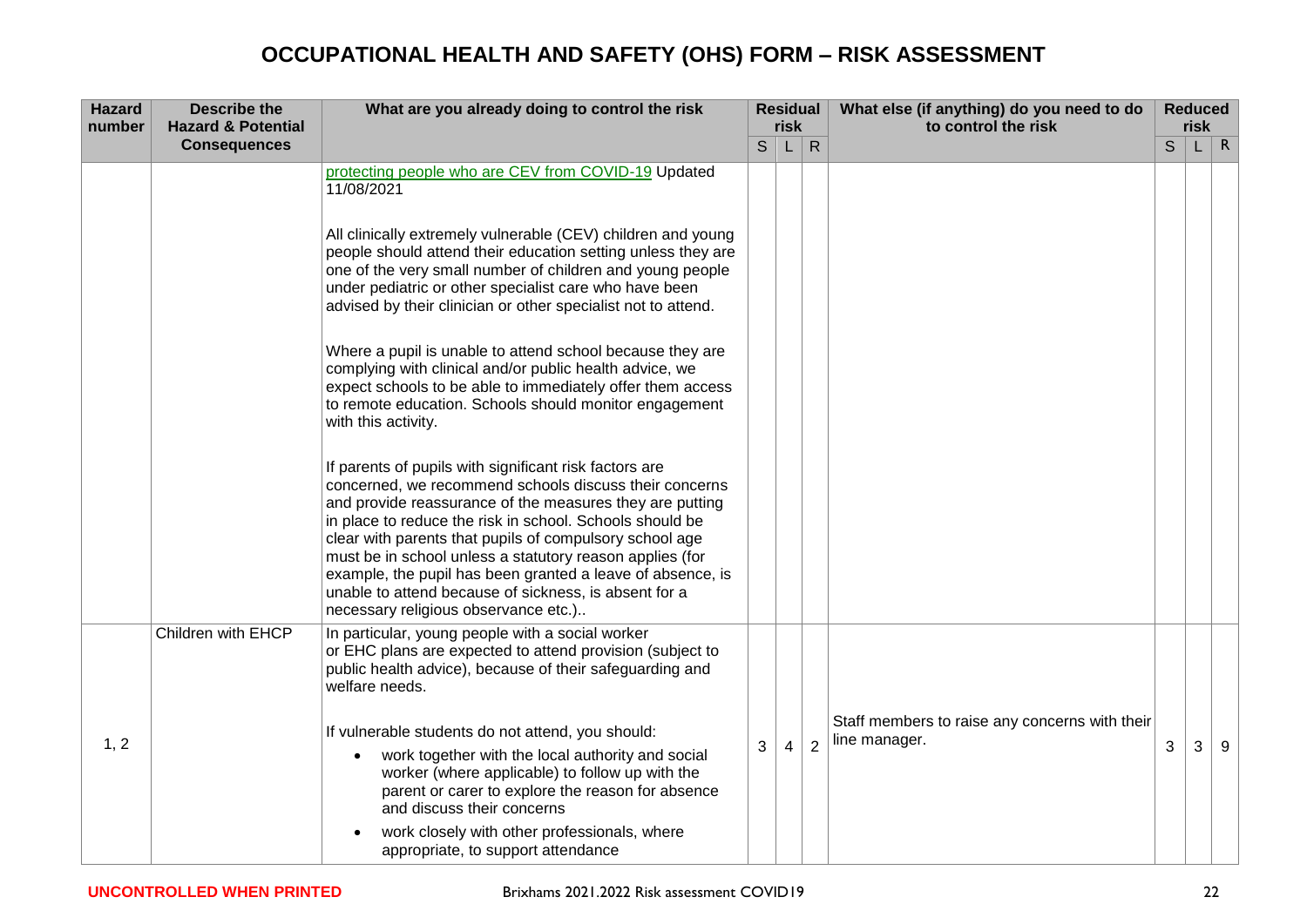| <b>Hazard</b><br>number | <b>Describe the</b><br><b>Hazard &amp; Potential</b> | What are you already doing to control the risk                                                                                                                                                                                                                                                                                                                                               |    | <b>Residual</b><br>risk |              | What else (if anything) do you need to do<br>to control the risk                                                                             | <b>Reduced</b><br>risk |  |            |
|-------------------------|------------------------------------------------------|----------------------------------------------------------------------------------------------------------------------------------------------------------------------------------------------------------------------------------------------------------------------------------------------------------------------------------------------------------------------------------------------|----|-------------------------|--------------|----------------------------------------------------------------------------------------------------------------------------------------------|------------------------|--|------------|
|                         | <b>Consequences</b>                                  |                                                                                                                                                                                                                                                                                                                                                                                              | S. | L                       | $\mathsf{R}$ |                                                                                                                                              | S                      |  | $L \mid R$ |
|                         |                                                      | notify the student's social worker, if they have one,<br>particularly where the social worker (where<br>applicable) agrees that the student's attendance<br>would be appropriate                                                                                                                                                                                                             |    |                         |              |                                                                                                                                              |                        |  |            |
|                         |                                                      | If the vulnerable student wishes to be absent from face-to-<br>face education during local or national restrictions, they<br>should let their setting know. The young person should not<br>be included in the COVID-19 attendance monitoring data as<br>'expected to attend'. Further guidance is available on how<br>to complete the educational setting status form Updated<br>25/08/2021. |    |                         |              |                                                                                                                                              |                        |  |            |
|                         |                                                      | Where you have had to close, you should inform the local<br>authority to discuss alternative arrangements for vulnerable<br>students and work towards reopening as soon as possible.                                                                                                                                                                                                         |    |                         |              |                                                                                                                                              |                        |  |            |
|                         |                                                      | Additionally, provision for children who have SEND may<br>have been disrupted during partial school closure and there<br>may be an impact on their behavior. Schools will need to<br>work with local services (such as health and the local<br>authority) to ensure the services and support are in place<br>for a smooth return to schools for pupils.                                      |    |                         |              |                                                                                                                                              |                        |  |            |
|                         |                                                      | https://www.gov.uk/government/publications/coronavirus-<br>covid-19-send-risk-assessment-guidance/coronavirus-<br>covid-19-send-risk-assessment-guidance Updated<br>27/08/2021)                                                                                                                                                                                                              |    |                         |              |                                                                                                                                              |                        |  |            |
|                         | Pupils unable to follow<br>guidance                  | Some children will need additional support to follow these<br>measures.                                                                                                                                                                                                                                                                                                                      |    |                         |              | Staff members to raise any concerns with their<br>line manager.                                                                              |                        |  |            |
| 1                       |                                                      |                                                                                                                                                                                                                                                                                                                                                                                              | 3  | 5 <sup>5</sup>          | 15           | TA's allocated based on the needs of the<br>$\overline{\phantom{a}}$<br>children<br>Updated behaviour policy shared with all<br>stakeholders | 3                      |  | 4 12       |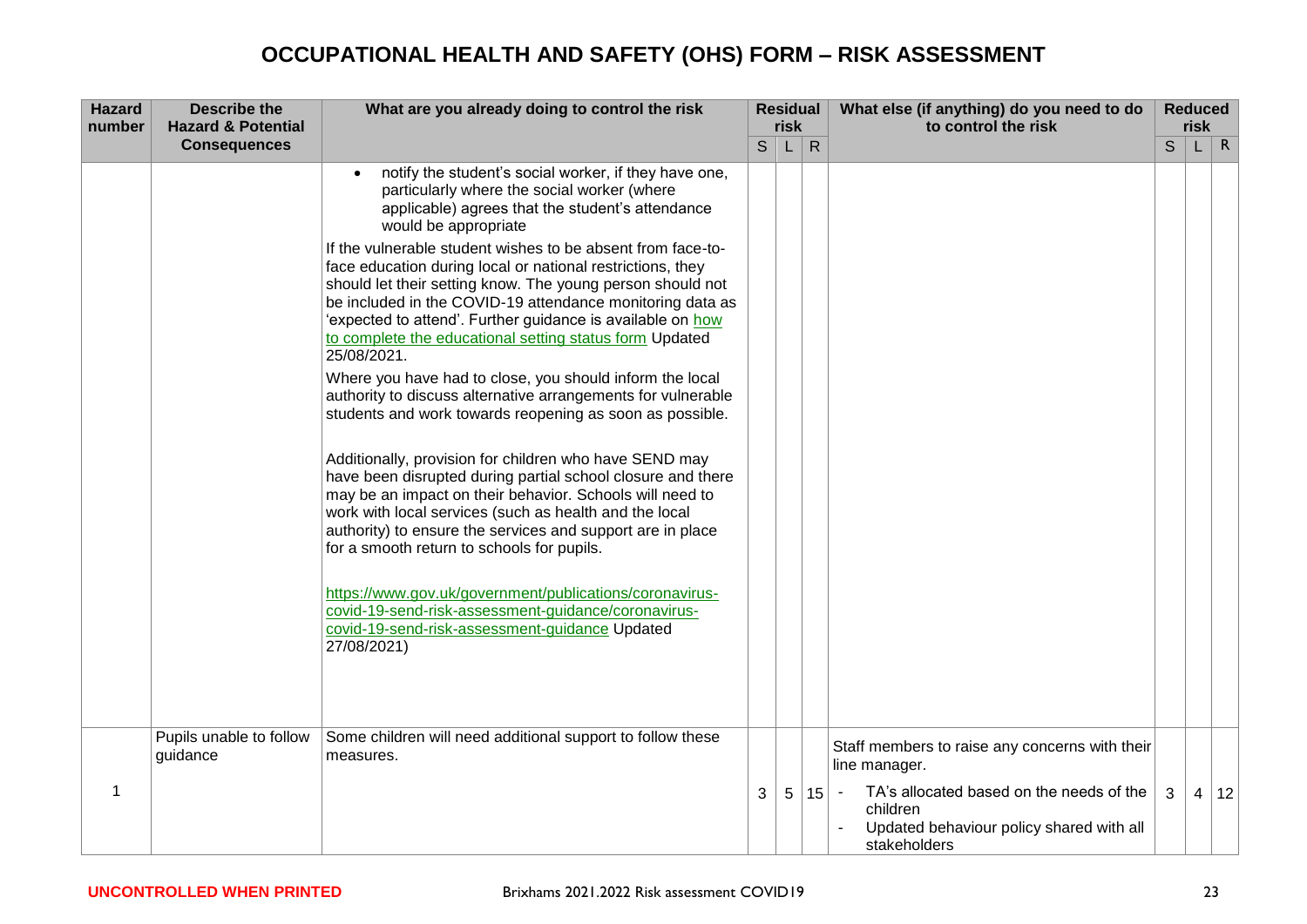| <b>Hazard</b><br>number | <b>Describe the</b><br><b>Hazard &amp; Potential</b>  | What are you already doing to control the risk                                                                                                                                                                                                                                                                                                                                                                                                                                                                                                                                                                                                                                                                                                                                                                                                                                                                                                                                                                                                                                                                                                                                                                                                                                                                                                                                                                                                                                                                                                               | <b>Residual</b><br>risk |   |              | What else (if anything) do you need to do<br>to control the risk                                                                                                                                                                                                                   |   | <b>Reduced</b><br>risk |      |
|-------------------------|-------------------------------------------------------|--------------------------------------------------------------------------------------------------------------------------------------------------------------------------------------------------------------------------------------------------------------------------------------------------------------------------------------------------------------------------------------------------------------------------------------------------------------------------------------------------------------------------------------------------------------------------------------------------------------------------------------------------------------------------------------------------------------------------------------------------------------------------------------------------------------------------------------------------------------------------------------------------------------------------------------------------------------------------------------------------------------------------------------------------------------------------------------------------------------------------------------------------------------------------------------------------------------------------------------------------------------------------------------------------------------------------------------------------------------------------------------------------------------------------------------------------------------------------------------------------------------------------------------------------------------|-------------------------|---|--------------|------------------------------------------------------------------------------------------------------------------------------------------------------------------------------------------------------------------------------------------------------------------------------------|---|------------------------|------|
|                         | <b>Consequences</b>                                   |                                                                                                                                                                                                                                                                                                                                                                                                                                                                                                                                                                                                                                                                                                                                                                                                                                                                                                                                                                                                                                                                                                                                                                                                                                                                                                                                                                                                                                                                                                                                                              | $\mathsf{S}$            | L | $\mathsf{R}$ |                                                                                                                                                                                                                                                                                    | S |                        | L R  |
|                         |                                                       |                                                                                                                                                                                                                                                                                                                                                                                                                                                                                                                                                                                                                                                                                                                                                                                                                                                                                                                                                                                                                                                                                                                                                                                                                                                                                                                                                                                                                                                                                                                                                              |                         |   |              | Clear boundaries set out on return to school                                                                                                                                                                                                                                       |   |                        |      |
|                         | Member of a class<br>becoming unwell with<br>COVID-19 | If a pupil is awaiting collection, they should be left in a room<br>on their own if possible and safe to do so.<br>• Frequent and thorough hand washing is conducted.<br>Suitable hand washing facilities are provided. Hand<br>sanitiser provided throughout.<br>Catch it, bin it, kill it approach is conducted.<br>Regular cleaning of areas and equipment (for example,<br>twice per day) is maintained, with a particular focus on<br>frequently touched surfaces.<br>• Keep occupied spaces well ventilated by natural and<br>mechanical ventilation.<br>• Follow public health advice on testing, self-isolation and<br>managing confirmed cases of COVID-19.<br>A window should be opened for fresh air ventilation if<br>possible. Appropriate PPE should also be used if close<br>contact is necessary. Further information on this can be<br>found in the use of PPE in education, childcare and<br>children's social care settings guidance<br>https://www.gov.uk/government/publications/safe-working-<br>in-education-childcare-and-childrens-social-care Updated<br>20/07/2021<br>Any rooms they use should be cleaned after they have left.<br>Allocate a suitable room for this purpose and communicate<br>intentions to staff.<br>Anyone with COVID-19 symptoms or a positive test result<br>shall stay at home and self-isolate immediately. If they have<br>symptoms of COVID-19, they should arrange to have a<br>PCR test as soon as possible. This still applies even if they<br>have received one or more doses of COVID-19 vaccine. | 3                       | 5 | 15           | Staff members to raise any concerns with their<br>line manager.<br>The 'Lodge' to be used as a zone for<br>children to wait for collection with adult<br>from the class.<br>Continual communication with family<br>Deep cleaning to take place<br>Follow up phone calls to be made | 3 |                        | 4 12 |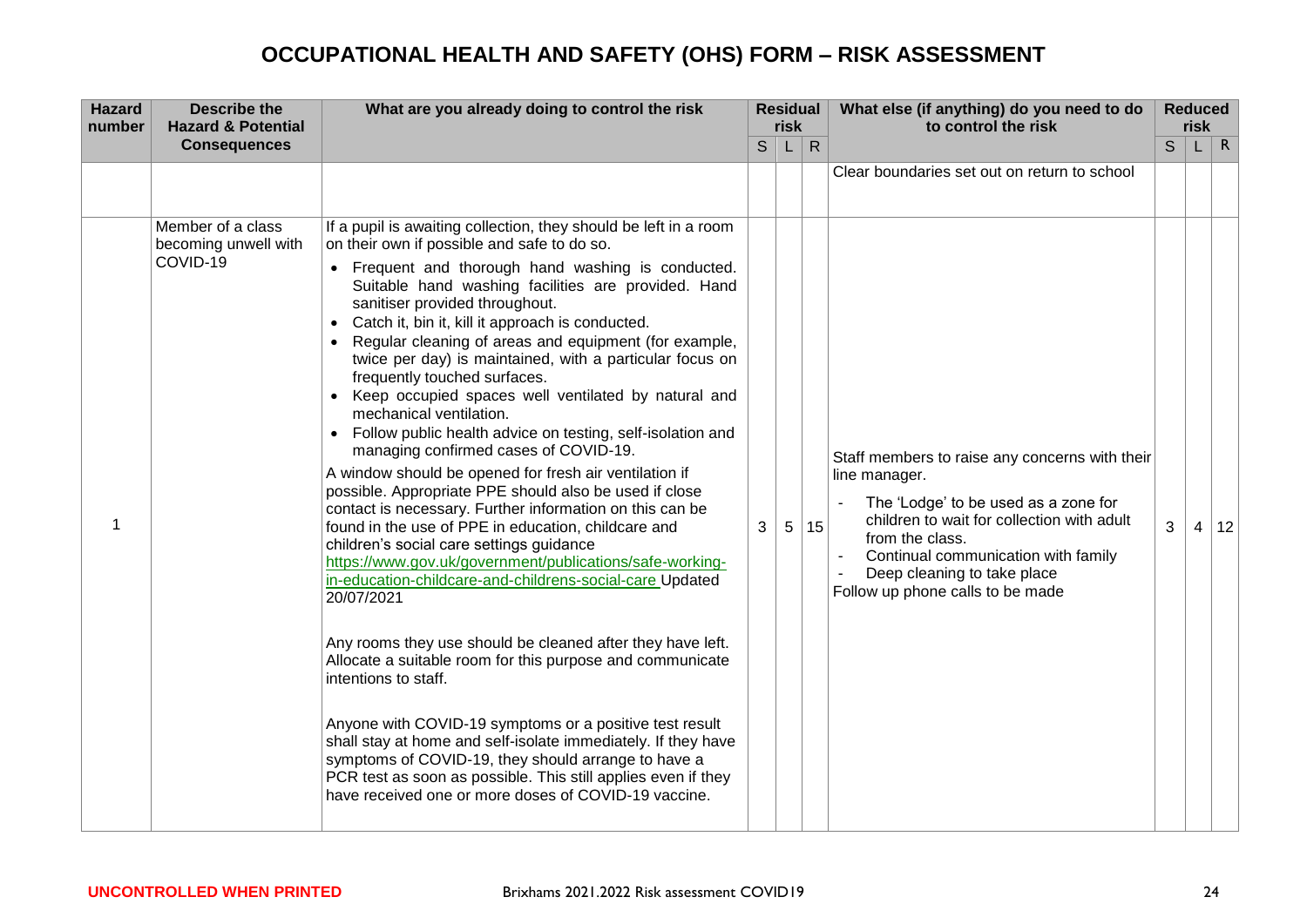| <b>Hazard</b><br>number | <b>Describe the</b><br><b>Hazard &amp; Potential</b>                                                                                                                                                             | What are you already doing to control the risk                                                                                                                                                                                                                                                                                                                                                     | <b>Residual</b><br>risk |                |              | What else (if anything) do you need to do<br>to control the risk                                                                                                                                       |   | <b>Reduced</b><br>risk |              |
|-------------------------|------------------------------------------------------------------------------------------------------------------------------------------------------------------------------------------------------------------|----------------------------------------------------------------------------------------------------------------------------------------------------------------------------------------------------------------------------------------------------------------------------------------------------------------------------------------------------------------------------------------------------|-------------------------|----------------|--------------|--------------------------------------------------------------------------------------------------------------------------------------------------------------------------------------------------------|---|------------------------|--------------|
|                         | <b>Consequences</b>                                                                                                                                                                                              |                                                                                                                                                                                                                                                                                                                                                                                                    | S                       | L              | $\mathsf{R}$ |                                                                                                                                                                                                        | S | L.                     | $\mathsf{R}$ |
| 1                       | Kitchen facilities<br>comply with latest<br>Covid-19 guidance to<br>reduce risk of<br>infection/contamination<br>and food prepared on<br>premises is compliant<br>with Covid - 19 health<br>and hygiene guidance | Kitchens should be fully open and normal legal<br>requirements will apply about provision of food to all pupils<br>who want it, including for those eligible for benefits-related<br>free school meals or universal infant free school meals.<br>School kitchens can continue to operate, but must comply<br>with the guidance for food businesses on coronavirus<br>(COVID-19) Updated 21/05/2021 | 3                       | 5              | 15           | Staff members to raise any concerns with their<br>line manager.                                                                                                                                        | 3 | 3                      | 9            |
| 1                       | Parents, contractors,<br>and other staff entering<br>or working in the<br>building - school<br>complying with external<br>requirements for staff<br>safety                                                       | A record is kept of all visitors with sufficient detail to support<br>rapid contact tracing if required by NHS Test and Trace.<br>Inform parents, careers or any visitors, such as suppliers,<br>not to enter the education or childcare setting if they are<br>displaying any symptoms of coronavirus.                                                                                            | 3                       | $\overline{4}$ | 12           | Staff members to raise any concerns with their<br>line manager.<br>Kitchen risk assessments to be completed<br>Staff to carry out training<br>Supported provided by catering manager and<br><b>SLT</b> | 3 | 3                      | 9            |
| 1                       | <b>Suppliers</b><br>understanding and<br>complying with new<br>arrangements                                                                                                                                      | Inform suppliers of the current control measures in place<br>and that not to enter the education or childcare setting if<br>they are displaying any symptoms of coronavirus.                                                                                                                                                                                                                       | 3                       | $\overline{4}$ | 12           | Deliveries to be left outside kitchen at the<br>back gate<br>Phone call to the school office for collection                                                                                            | 3 | 3                      | 9            |
| 2                       | Parent aggression<br>due to anxiety and<br>stress.                                                                                                                                                               | Inform parents of the current control measures in place.<br>Reassure parents that the school is following relevant /<br>current guidance.                                                                                                                                                                                                                                                          |                         |                |              | All incidents involving Violence, Aggression<br>and Threatening Behaviour shall be reported<br>via the Torbay Council SHE Assure incident<br>reporting system.                                         |   |                        |              |
|                         |                                                                                                                                                                                                                  | Review - Monitor Arrangements, Consult with staff and consult with parents                                                                                                                                                                                                                                                                                                                         |                         |                |              |                                                                                                                                                                                                        |   |                        |              |
|                         | Continually review the<br>steps put in place to<br>ensure they remain<br>effective and maintain<br>communication with<br>staff.                                                                                  | Consultation with employees and trades union Safety Reps<br>on risk assessments.<br>Risk assessment published on school intranet and website.<br>Nominated employees tasked to monitoring protection<br>measures.<br>Employees encourage to report any non compliance.                                                                                                                             | 3                       | $\overline{4}$ |              | 12 Reviews to be shared during weekly meeting                                                                                                                                                          | 3 | 3                      | 9            |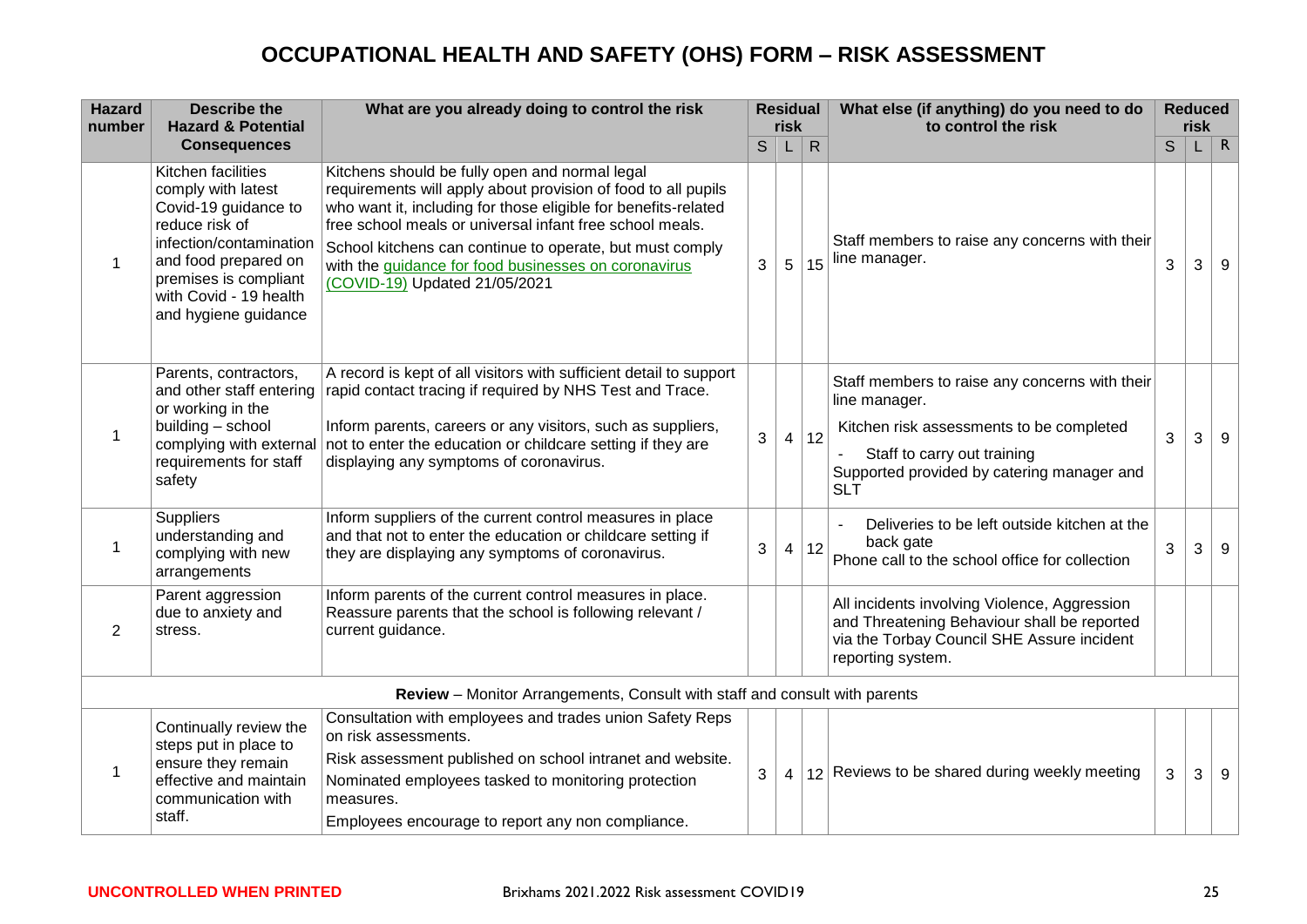| <b>Hazard</b><br>number | Describe the<br><b>Hazard &amp; Potential</b> | What are you already doing to control the risk                                                          | <b>Residual</b><br>risk |  |   |  |   |  |              | What else (if anything) do you need to do<br>to control the risk |  | <b>Reduced</b><br>risk |  |
|-------------------------|-----------------------------------------------|---------------------------------------------------------------------------------------------------------|-------------------------|--|---|--|---|--|--------------|------------------------------------------------------------------|--|------------------------|--|
|                         | <b>Consequences</b>                           |                                                                                                         | S                       |  | R |  | S |  | $\mathsf{R}$ |                                                                  |  |                        |  |
|                         |                                               | The effectiveness of prevention measures will be monitored<br>by school leaders.                        |                         |  |   |  |   |  |              |                                                                  |  |                        |  |
|                         |                                               | This risk assessment will be reviewed if the risk level<br>changes and/or in light of updated guidance. |                         |  |   |  |   |  |              |                                                                  |  |                        |  |
|                         |                                               | Encourage feedback from parents via message boards or<br>parent mail systems                            |                         |  |   |  |   |  |              |                                                                  |  |                        |  |

#### **Risk Score and Description**

|            |              |                | <b>Maximum Impact</b> |                   |                         |    |                      |                |
|------------|--------------|----------------|-----------------------|-------------------|-------------------------|----|----------------------|----------------|
|            |              | 1              | $\mathbf{2}$          | 3                 | $\overline{\mathbf{4}}$ | 5  | Risk score isk level |                |
|            | 1            | 1              | $\overline{2}$        | 3                 | $\overline{4}$          | 5  | $1 - 4$              | LOW            |
|            | $\mathbf{2}$ | $\overline{2}$ | $\overline{4}$        | $6\phantom{1}6$   | $\overline{8}$          | 10 | $5 - 9$              | <b>MEDIUM</b>  |
| Likelihood | $\mathbf{3}$ | 3              | 6                     | 9                 | 12                      | 15 | $9 - 15$             | <b>HIGH</b>    |
|            | 4            | 4              | 8                     | $12 \overline{ }$ | 16                      | 20 | $16 - 25$            | <b>EXTREME</b> |
|            | 5            | 5              | 10                    | 15                | 20                      | 25 |                      |                |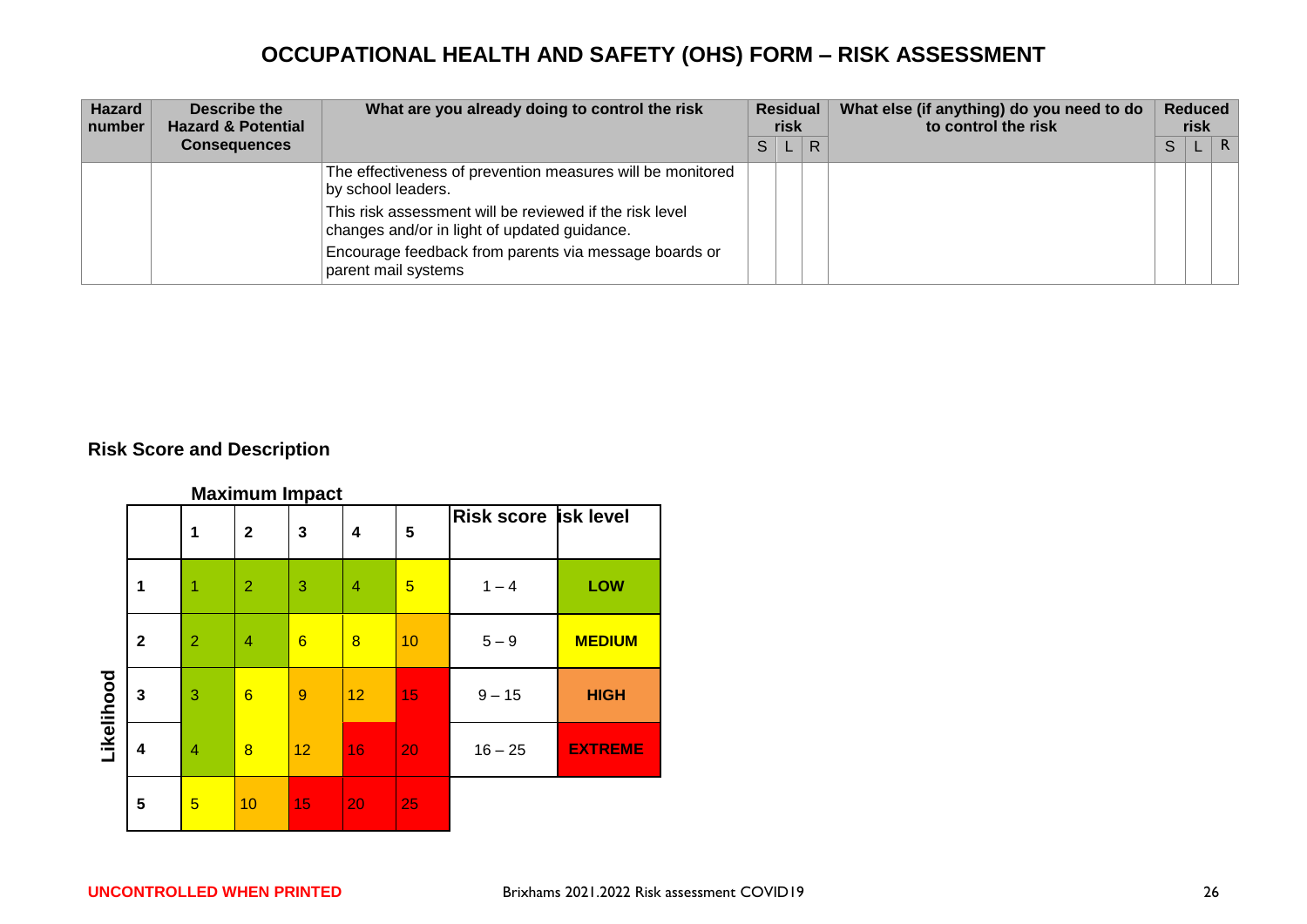|          | <b>Interpretation of Scores</b>                                                                                                                                                                                                                                                   |  |  |  |  |  |  |  |  |  |
|----------|-----------------------------------------------------------------------------------------------------------------------------------------------------------------------------------------------------------------------------------------------------------------------------------|--|--|--|--|--|--|--|--|--|
| $0$ to 4 | Low - These are currently at an acceptable level of risk, but monitoring should continue to ensure that they do not grow into a more serious threat,<br>line management MUST be aware of these risks and ensure monitoring takes place.                                           |  |  |  |  |  |  |  |  |  |
| 5 to 8   | Medium - These risks are moderate, and countermeasures should be implemented within a reasonable period, service area managers MUST be<br>made aware of the risk and will be responsible for monitoring the action plan.                                                          |  |  |  |  |  |  |  |  |  |
| 9 to 14  | High - Countermeasures to control or eliminate these risks should be implemented as soon as reasonably practicable, service area and Assistant<br>Director level senior managers MUST be made aware of the risk and will be responsible for monitoring the action plan.           |  |  |  |  |  |  |  |  |  |
| 15 to 25 | <b>Extreme</b> - these risks require immediate control measures to be implemented or the cause of the risk should be ceased immediately, Service<br>Directors and the SLT MUST be made aware of this risk and shall monitor progress and/or take over responsibility for actions. |  |  |  |  |  |  |  |  |  |

|                | Likelihood                                         |
|----------------|----------------------------------------------------|
|                | <b>Rare</b> - probability of occurrence is <5%     |
| $\overline{2}$ | <b>Unlikely</b> - probability is $>5\%$ to $<15\%$ |
| -3             | <b>Moderate</b> - probability $>15\%$ to $<50\%$   |
|                | <b>Likely</b> - probability $>50\%$ to $<90\%$     |
|                | <b>Almost certain</b> - probability >90%           |

| <b>Severity</b>                                                                                                                                                                                                                                                                                                                                                                                        |
|--------------------------------------------------------------------------------------------------------------------------------------------------------------------------------------------------------------------------------------------------------------------------------------------------------------------------------------------------------------------------------------------------------|
| Insignificant - A minor problem can be managed by adherence to normal business processes, no external scrutiny from a health and safety regulator.<br>Safety - a hazard and/or near miss is identified with little potential to cause an incident. Health - no impact on any employee or other persons health.                                                                                         |
| Minor - An incident such as an accident, near miss or hazard report, a verbal concern by an enforcing officer concerning a risk e.g. failing to control a<br>specific low impact hazard. Safety - a non-lost time accident and/or near miss or a hazard with the potential to cause a minor accident. Health - minor<br>acute impact on a single employee with no possibility of any long-term effect. |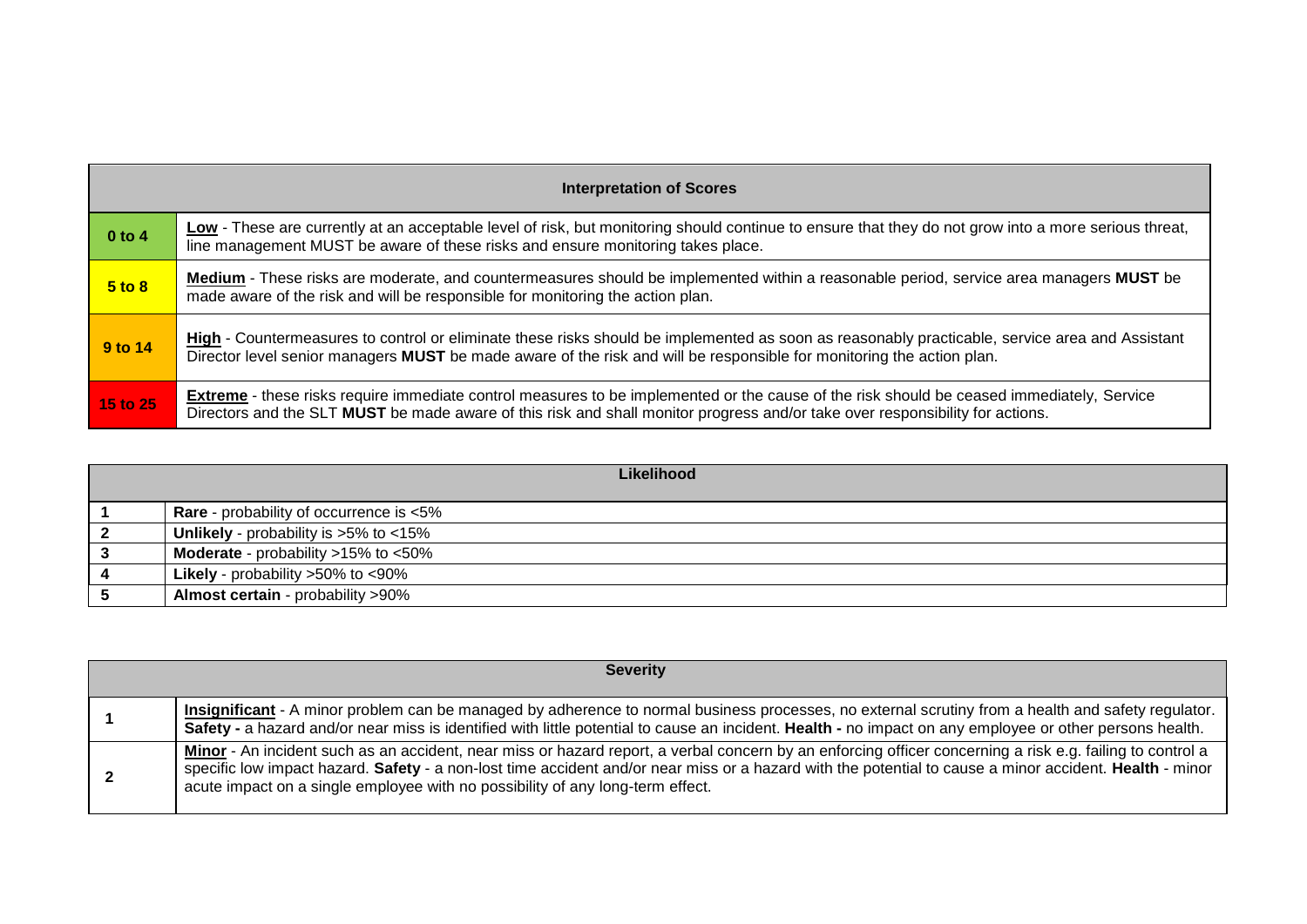| Moderate - An accident involving up to 3 employees or member of the public requiring medical attention, letter from a regulatory authority requiring<br>actions and identifying the possibility of sanctions. Safety - Lost time accident to up to 3 employees or a member of public requiring medical attention<br>and possibly reportable under RIDDOR, a non-lost time accident and/or near miss or a hazard with the potential to cause a serious accident or a<br>dangerous occurrence requiring notification under RIDDOR. Health - absenteeism due to a health issue and an increased possibility of a claim for<br>damages with the possibility of a long term effect, e.g. DSE associated musculoskeletal issue.               |
|-----------------------------------------------------------------------------------------------------------------------------------------------------------------------------------------------------------------------------------------------------------------------------------------------------------------------------------------------------------------------------------------------------------------------------------------------------------------------------------------------------------------------------------------------------------------------------------------------------------------------------------------------------------------------------------------------------------------------------------------|
| Major - A notifiable major injury involving one or more employees or serious injury to member of the public. Issue of an Improvement and/or<br>Prohibition notice from an Enforcing Authority. Safety - Lost time major notifiable accident involving one or more employees or a serious injury to one<br>or more members of the public reportable under RIDDOR, a non-lost time accident and/or near miss or a hazard that causes extensive damage with<br>the potential to have caused major injuries. Health - long term absenteeism due to a health issues and claims from one or more employees for<br>damages due to long term impacts of condition.                                                                              |
| Extreme - An accident/incident resulting in the fatality of one or more employees or a member of the public. Safety - Fatality of one or more employee<br>and/or member of the public with associated investigation by HSE and criminal action and/or near miss or a hazard that causes extensive damage<br>resulting in a complete loss of essential services to a geographical area or an essential service provision or the potential to have caused multiple<br>fatalities again resulting in a regulatory body undertaking an investigation. Health - significant long-term absenteeism due to reportable diseases being<br>identified and numerous civil claims from employees for damages due to long term impacts of condition. |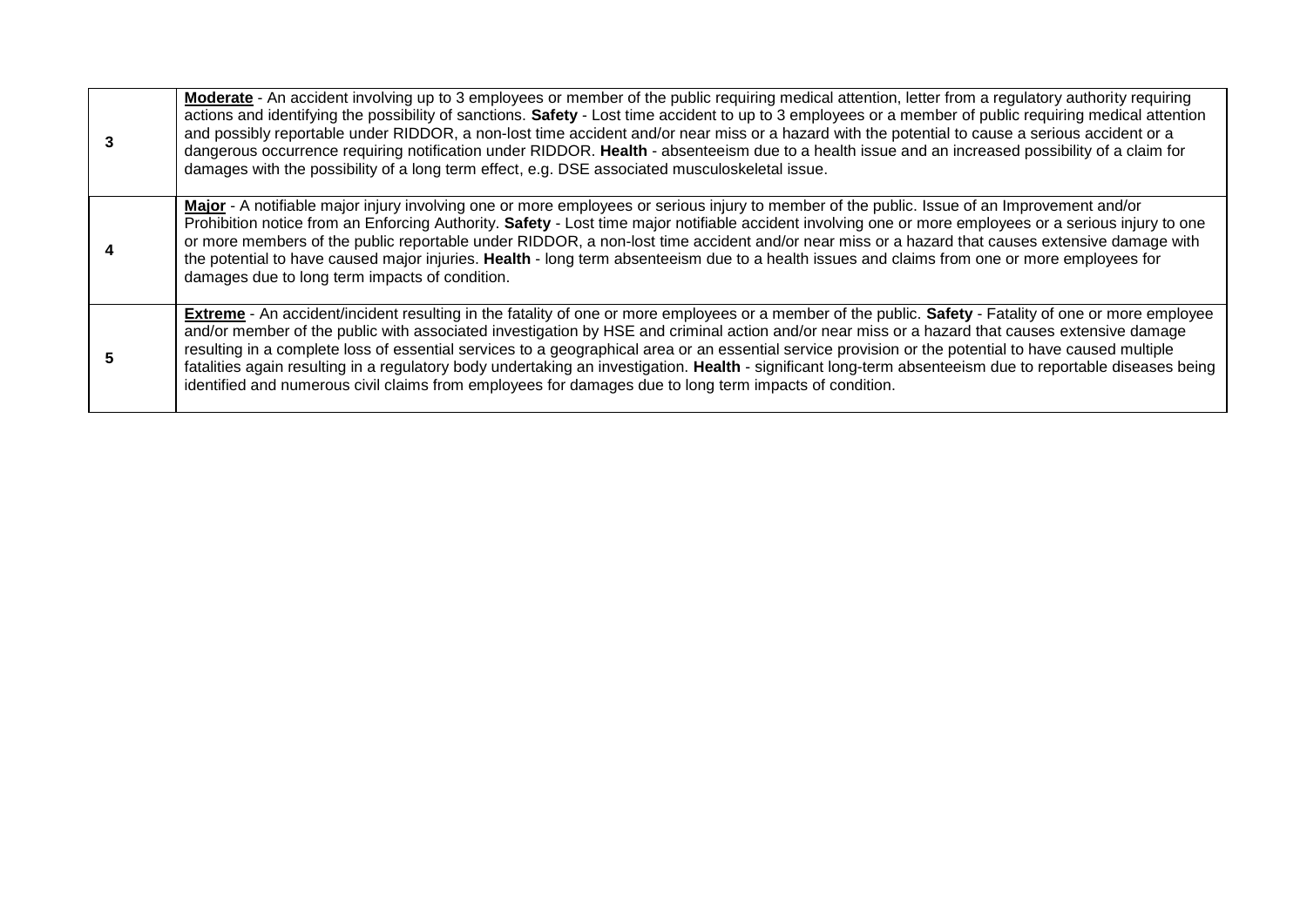#### **Step Five - (Monitor) Action Plan**

| Section 1- Risk assessor to complete and discuss with manager |                       |                        | Section 2 - Manager to complete, monitor and review |                                |                    |                          |                                          |                                                                                 |  |  |
|---------------------------------------------------------------|-----------------------|------------------------|-----------------------------------------------------|--------------------------------|--------------------|--------------------------|------------------------------------------|---------------------------------------------------------------------------------|--|--|
| <b>Hazard</b><br>number                                       | <b>Risk</b><br>rating | <b>Action required</b> | <b>Action</b><br>assigned to                        | Cost/<br>resources<br>required | <b>Target date</b> | Date action<br>completed | <b>Monitor</b><br>action until<br>(date) | <b>Move control</b><br>measure into<br>current<br>controls and<br>reassess risk |  |  |
|                                                               |                       |                        |                                                     |                                |                    |                          |                                          |                                                                                 |  |  |
|                                                               |                       |                        |                                                     |                                |                    |                          |                                          |                                                                                 |  |  |
|                                                               |                       |                        |                                                     |                                |                    |                          |                                          |                                                                                 |  |  |
|                                                               |                       |                        |                                                     |                                |                    |                          |                                          |                                                                                 |  |  |
|                                                               |                       |                        |                                                     |                                |                    |                          |                                          |                                                                                 |  |  |

#### **Step Five - (Review) Assessment review record**

This form can be completed each time the risk assessment is reviewed. It is not necessary to re-write the assessment unless there are changes made that need to be recorded.

| Date of review        | Name of Reviewer | <b>Reason for review</b>             | <b>Comments</b>                                                                                                                                                                                                    | <b>Next review</b><br>date |
|-----------------------|------------------|--------------------------------------|--------------------------------------------------------------------------------------------------------------------------------------------------------------------------------------------------------------------|----------------------------|
| 18.10.21              | $CN+GD$          | Directive from LA                    | Warn and Inform letters received to share with families if<br>necessary                                                                                                                                            | 15.11.21                   |
| 14.11.21              | $CN + GD$        | Directive from LA and<br><b>SWPH</b> | Introduction of face coverings in communal areas<br>Promotion of vaccinations<br>Promotion of testing<br>Reducing mixing of students as far a possible<br>No whole school gatherings<br>No whole school assemblies |                            |
| 29.11.21              | $CN + GD$        | Directive from LA and<br><b>SWPH</b> | Reinforce previous message (14.11.21)                                                                                                                                                                              | 13.12.21                   |
| 13.21.21<br>$CN + GD$ |                  | Directive from LA and<br><b>SWPH</b> | From Tuesday 14 December, people who are fully<br>vaccinated(and children aged 5-18.5 years, regardless of<br>vaccination status) and identified as a contact of someone<br>with COVID-19                          | 20.12.21                   |
|                       |                  |                                      | - whether Omicron or not - should take an NHS rapid lateral flow<br>test every day for 7 days to help slow the spread of COVID-19.                                                                                 |                            |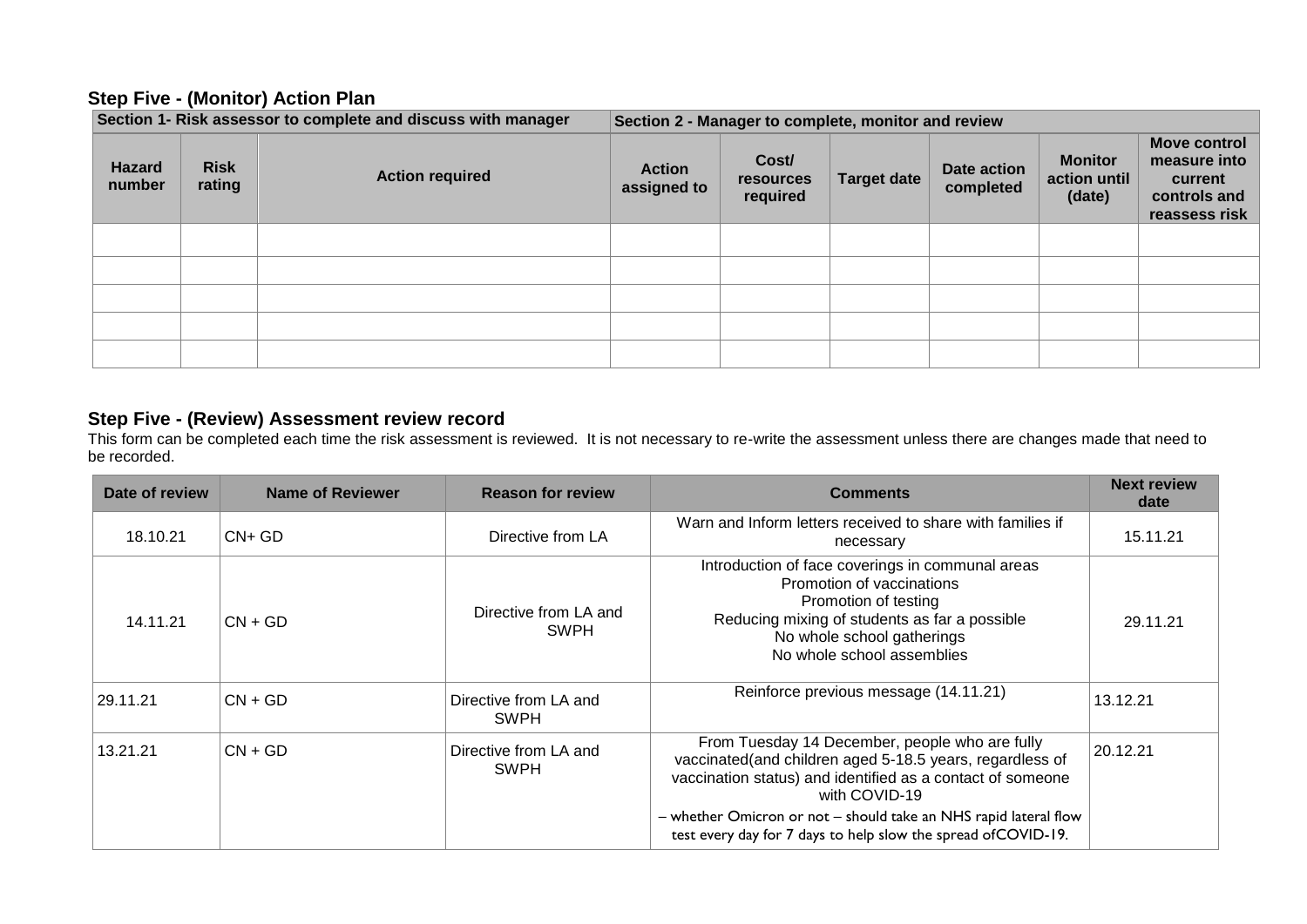| 3.1.22  | $CN + GD$ | DFE changes to guidance | Changes in isolation period<br>Individuals may now take LFD tests on day 6 and day 7of their<br>self-isolation period. Those who receive two negative test<br>results are no longer required to complete 10 full days of self-<br>isolation. The first test must be taken no earlier than day 6 of<br>the self-isolation period and tests must be taken 24 hours<br>apart. This also applies to children under 5, with LFD testing at<br>parental or guardian discretion. If both these test results are<br>negative, and you do not have a high temperature, you may<br>end your self-isolation after the second negative test result<br>and return to your education setting from day 8.<br><b>Continued Guidance Given</b><br>Wear masks in communal areas<br>Remind pupils basic hygiene and procedures<br>Limit number in staff rooms<br>LFT twice a week | 26.1.22 |
|---------|-----------|-------------------------|----------------------------------------------------------------------------------------------------------------------------------------------------------------------------------------------------------------------------------------------------------------------------------------------------------------------------------------------------------------------------------------------------------------------------------------------------------------------------------------------------------------------------------------------------------------------------------------------------------------------------------------------------------------------------------------------------------------------------------------------------------------------------------------------------------------------------------------------------------------|---------|
| 11.1.22 | $CN + GD$ | DFE changes to Guidance | Changes<br>- Asymptomatic positive cases do not need to have a<br>PCR, but do isolate<br>- Reduction in Self-isolation from 10 days to 7 days<br>following negative LFT test results on days 6 and 7<br>- Household members do not have to isolate if there is a<br>positive case in the house, but should take<br>Letter sent home to parents to inform of changes                                                                                                                                                                                                                                                                                                                                                                                                                                                                                            | 26.1.22 |